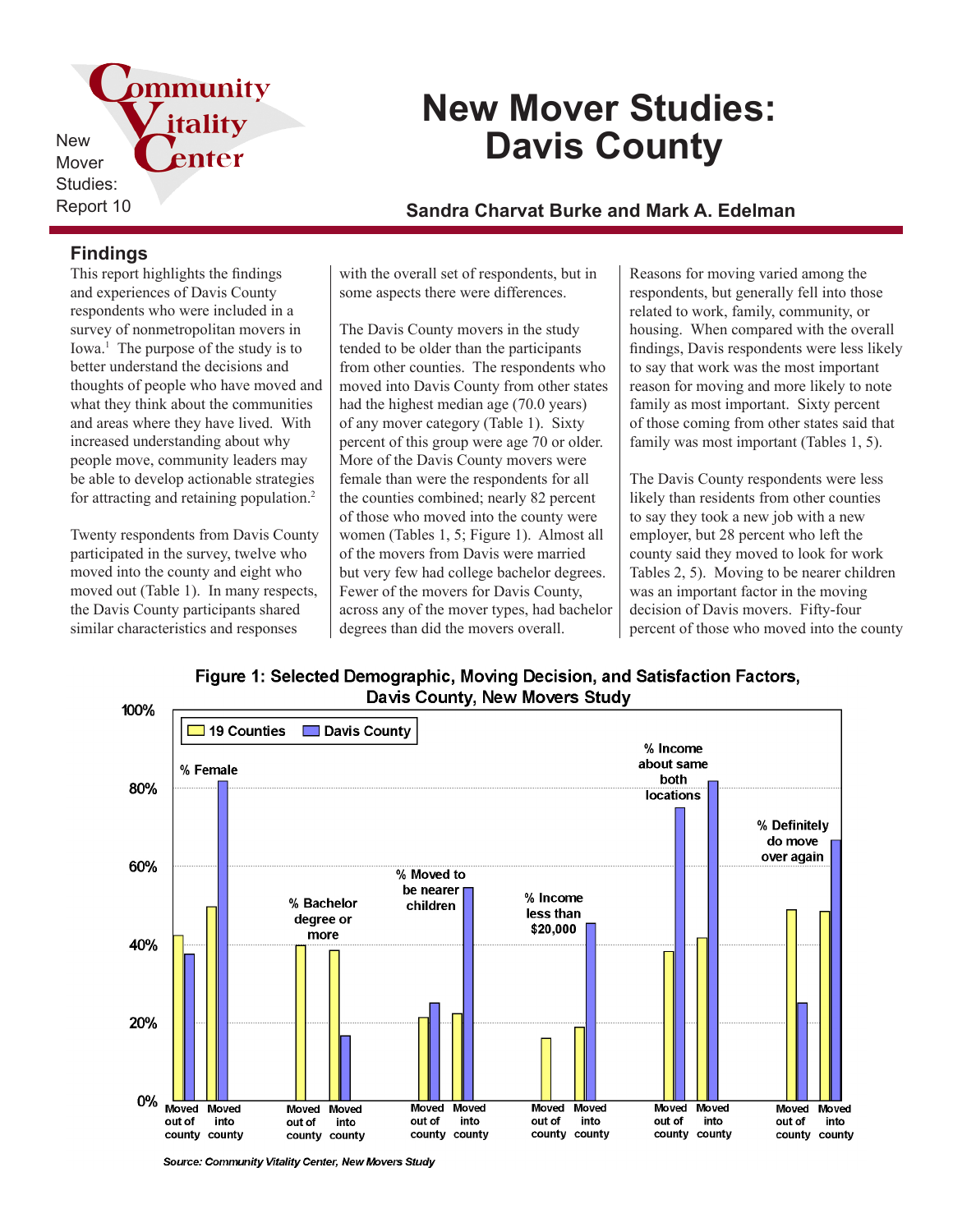| Number of respondents<br>Selected age categories<br>Median age in years<br>% Age $25 - 34$                                                                                           |                  |                 |                          |                                | Type and Direction of Move  |                              |                                                            |                    |
|--------------------------------------------------------------------------------------------------------------------------------------------------------------------------------------|------------------|-----------------|--------------------------|--------------------------------|-----------------------------|------------------------------|------------------------------------------------------------|--------------------|
|                                                                                                                                                                                      |                  | Out Of<br>Moved | Moved<br>Into            | Different<br>County,<br>Within | Different<br>Out To<br>Iowa | Different<br>In From<br>Iowa | Another<br>Out To                                          | Another<br>In From |
|                                                                                                                                                                                      | Total            | County          | County                   | Zipcode                        | County                      | County                       | State                                                      | <b>State</b>       |
|                                                                                                                                                                                      | $\overline{c}$   | ${}^{\circ}$    | 12                       | $\circ$                        | $\circ$                     | ↽                            | $\mathbf{\sim}$                                            | 5                  |
|                                                                                                                                                                                      | 58.5             | 50.0            | 62.0                     | $\mathrm{na}^2$                | 50.0                        | 54.0                         | ∗                                                          | 70.0               |
|                                                                                                                                                                                      | $\%$             | $\%$            | $\%$                     | $\%$                           | $\%$                        | $\%$                         | $\frac{5}{6}$                                              | $\%$               |
|                                                                                                                                                                                      | 15.0             | 0.0             | 25.0                     | na                             | 0.0                         | 42.9                         | ∗                                                          | 0.0                |
| % Age 70 or older                                                                                                                                                                    | 20.0             | 0.0             | 33.3                     | na                             | $\overline{0}$ .            | 14.3                         | ∗                                                          | 60.0               |
| Gender                                                                                                                                                                               | $\%$             | $\%$            | $\%$                     | $\%$                           | $\%$                        | $\%$                         | $\%$                                                       | $\%$               |
| $\%$ Male                                                                                                                                                                            | 36.8             | 62.5            | 18.2                     | na                             | 66.7                        | $\overline{0.0}$             | ∗                                                          | 50.0               |
| % Female                                                                                                                                                                             | 63.2             | 37.5            | 81.8                     | na                             | 33.3                        | 100.0                        | ∗                                                          | 50.0               |
| Marital status<br><b>Community Vitality Center</b>                                                                                                                                   | $\%$             | $\%$            | $\%$                     | $\%$                           | $\%$                        | $\%$                         | $\frac{5}{6}$                                              | $\%$               |
| % Never married                                                                                                                                                                      | $\overline{0}$ . | 0.0             | $\overline{0}$ .         | na                             | 0.0                         | 0.0                          | ∗                                                          | 0.0                |
| % Married                                                                                                                                                                            | 90.0             | 100.0           | 83.3                     | $\mathbf{a}$                   | 100.0                       | 71.4                         | $\ast$                                                     | 100.0              |
| % Divorced or separated                                                                                                                                                              | 5.0              | 0.0             | 8.3                      | na                             | $\overline{0}$ .            | 14.3                         | ∗                                                          | 0.0                |
| % Widowed                                                                                                                                                                            | 5.0              | 0.0             | 8.3                      | $\mathbf{a}$                   | $\overline{0}$ .            | 14.3                         | ∗                                                          | 0.0                |
| Highest level of education completed                                                                                                                                                 | $\%$             | $\%$            | $\%$                     | $\%$                           | $\%$                        | $\%$                         | $\frac{5}{6}$                                              | $\%$               |
| % Less than high school graduate                                                                                                                                                     | 15.0             | 0.0             | 25.0                     | $\mathbf{a}$                   | 0.0                         | 14.3                         | ∗                                                          | 40.0               |
| % High school graduate or equivalent                                                                                                                                                 | 30.0             | 50.0            | 16.7                     | na                             | 50.0                        | 14.3                         | ∗                                                          | 20.0               |
| % Some college or vocational training                                                                                                                                                | 45.0             | 50.0            | 41.7                     | $\mathbf{a}$                   | 50.0                        | 57.1                         | ∗                                                          | 20.0               |
| % Bachelor degree or more<br>% Associate degree                                                                                                                                      | 0.0<br>10.0      | 0.0<br>0.0      | $\overline{0}$ .<br>16.6 | $\mathbf{a}$<br>na             | 0.0<br>0.0                  | 0.0<br>14.3                  | ∗<br>∗                                                     | 0.0<br>20.0        |
| Most important reason for moving                                                                                                                                                     |                  |                 |                          |                                |                             |                              |                                                            |                    |
| Number of reasons                                                                                                                                                                    | $\overline{24}$  | $\Box$          | 13                       | $\circ$                        | $\sigma$                    | ${}^{\circ}$                 | $\mathbf 2$                                                | 5                  |
| Type of reason                                                                                                                                                                       | $\%$             | $\%$            | $\%$                     | $\frac{5}{6}$                  | $\%$                        | $\%$                         | $\%$                                                       | $\%$               |
| Work, income, retirement, education                                                                                                                                                  | 20.8             | 27.3            | 15.4                     | na                             | 33.3                        | 12.5                         | $\ast$                                                     | 20.0               |
| Family, friends, health                                                                                                                                                              |                  | 27.3            | 38.5                     | na                             | $\Xi$                       | 25.0                         | $\ast$                                                     | 60.0               |
| Community, services, amenities                                                                                                                                                       | $33.3$<br>$25.0$ | 18.2            | 30.8                     | na                             | 22.2                        | 50.0                         | $\ast$                                                     | 0.0                |
| Housing                                                                                                                                                                              | 16.7             | 18.2            | $15.4$<br>0.0            | m                              | 22.2                        | 12.5                         | $\ast$                                                     | 20.0               |
| Other                                                                                                                                                                                | 4.2              | $\overline{5}$  |                          | $\mathbf{n}$ a                 | 111                         | 0.0                          | ∗                                                          | 0.0                |
| *Information suppressed, fewer than 3 respondents. <sup>1</sup> Number of reasons exceeds number of respondents because some respondents gave more than one reason.<br>www.cvcia.org |                  |                 |                          |                                |                             |                              |                                                            |                    |
| <sup>2</sup> No respondents in category.                                                                                                                                             |                  |                 |                          |                                |                             |                              |                                                            |                    |
|                                                                                                                                                                                      |                  |                 |                          |                                |                             |                              | Community Vitality Center, Iowa State University, Ames, IA |                    |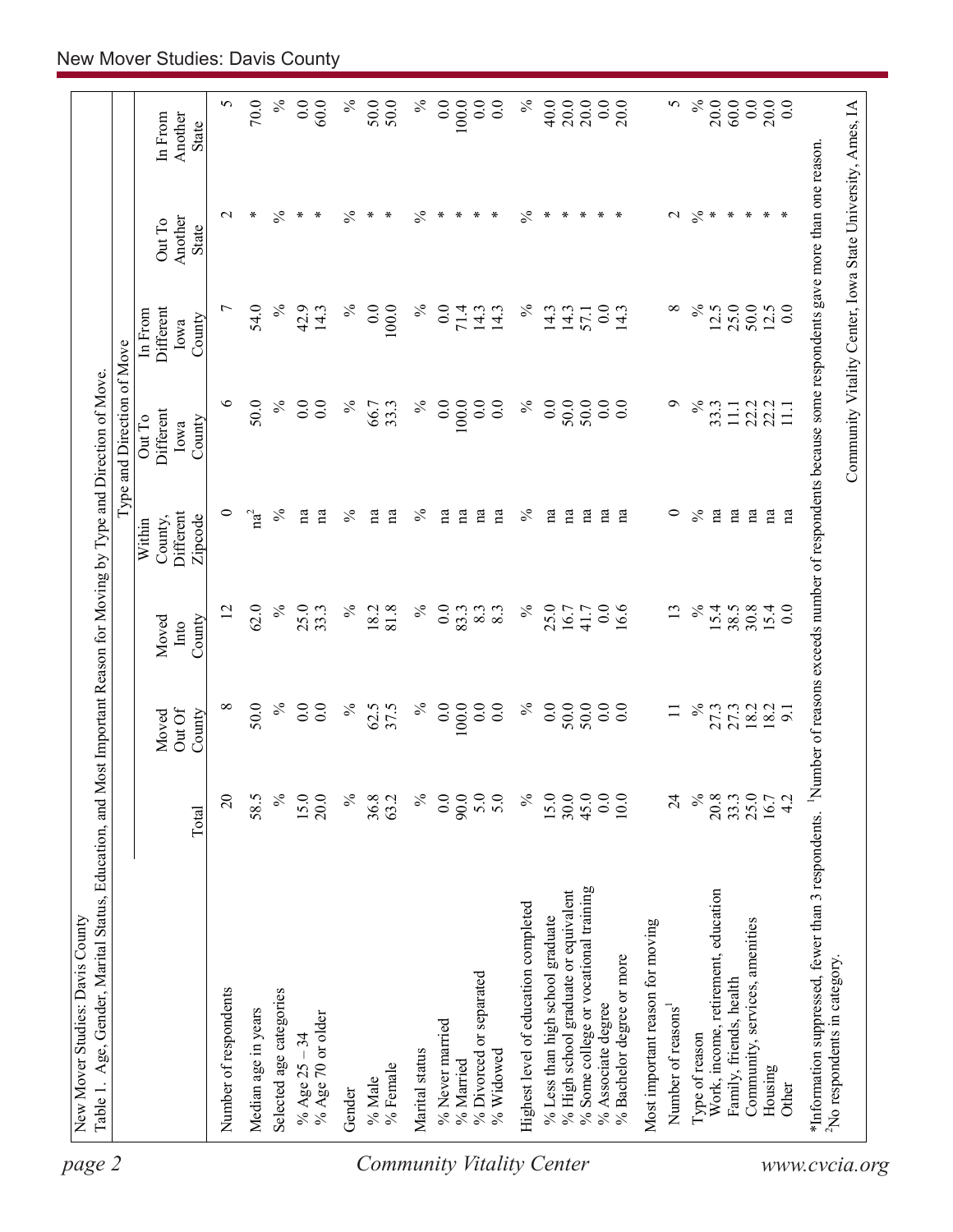| 0.0<br>0.0<br>0.0<br>S<br>$%$ Yes<br>20.0<br>0.0<br>0.0<br>0.0<br>20.0<br>0.0<br>100.0<br>50.0<br>60.0<br>25.0<br>25.0<br>0.0<br>25.0<br>0.0<br>25.0<br>0.0<br>0.0<br>25.0<br>$\overline{0}$ .<br>40.0<br>25.0<br>0.0<br>0.0<br>0.0<br>0.0<br>0.0<br>Community Vitality Center, Iowa State University, Ames, IA<br>$\overline{0.0}$<br>Another<br>In From<br><b>State</b><br>$%$ Yes<br>$\mathbf{\sim}$<br>∗<br>∗<br>∗<br>$\ast$<br>∗<br>∗<br>Another<br>Out To<br><b>State</b><br>*Information suppressed, fewer than 3 respondents. <sup>1</sup> Respondents could respond "Yes" to more than one factor. <sup>2</sup> No respondents in category.<br>50.0<br><u>L</u><br>$%$ Yes<br>42.9<br>0.0<br>0.0<br>50.0<br>50.0<br>0.0<br>0.0<br>28.6<br>$\overline{0.0}$<br>$\overline{0.0}$<br>33.3<br>16.7<br>$\overline{0}$ .<br>$\overline{0.0}$<br>$\overline{0.0}$<br>66.7<br>66.7<br>33.3<br>66.7<br>16.7<br>33.3<br>16.7<br>$\overline{0}$<br>Different<br>16.7<br>33.3<br>16.7<br>16.7<br>16.7<br>In From<br>16.7<br>County<br>Iowa<br>$\circ$<br>20.0<br>20.0<br>$\%$ Yes<br>$\overline{0}$ .<br>$\overline{0}$ .<br>0.0<br>16.7<br>33.3<br>16.7<br>0.0<br>33.3<br>16.7<br>0.0<br>16.7<br>16.7<br>0.0<br>16.7<br>0.0<br>16.7<br>33.3<br>6.7<br>$_{\rm 0.0}$<br>16.7<br>16.7<br>33.3<br>33.3<br>16.7<br>6.7<br>16.7<br>16.7<br>16.7<br>Different<br>Out To<br>County<br>Iowa<br>na<br>na<br>na<br>na<br>na<br>na<br>na<br>na<br>na<br>na<br>na<br>na<br>na<br>na<br>na<br>na<br>$\mathbf{a}$<br>na<br>$\mathbf{a}$<br>na<br>na<br>na<br>na<br>na<br>$\mathbf{a}$<br>na<br>0<br>$%$ Yes<br>$na^2$<br>na<br>na<br>na<br>Different<br>Zipcode<br>County,<br>Within<br>0.0<br>40.0<br>20.0<br>30.0<br>50.0<br>20.0<br>0.0<br>50.0<br>$10.0\,$<br>20.0<br>20.0<br>10.0<br>10.0<br>0.0<br>12<br>$%$ Yes<br>33.3<br>$\overline{0}$ .<br>0.0<br>25.0<br>54.5<br>45.5<br>0.0<br>10.0<br>10.0<br>40.0<br>18.2<br>10.0<br>8.3<br>40.0<br>$\overline{0}$ .<br>16.7<br>County<br>Moved<br>Into<br>25.0<br>25.0<br>25.0<br>25.0<br>0.0<br>0.0<br>0.0<br>28.6<br>30.0<br>25.0<br>25.0<br>25.0<br>37.5<br>0.0<br>12.5<br>25.0<br>25.0<br>37.5<br>37.5<br>12.5<br>25.0<br>12.5<br>${}^{\circ}$<br>$%$ Yes<br>14.3<br>12.5<br>12.5<br>$\overline{0}$ .<br>12.5<br>37.5<br>0.0<br>14.3<br>Out Of<br>County<br>Moved<br>5.6<br>$\overline{c}$<br>0.0<br>$\frac{10.5}{10.5}$<br>36.8<br>38.9<br>22.2<br>38.9<br>22.2<br>27.8<br>0.0<br>0.0<br>27.8<br>33.3<br>0.0<br>22.2<br>22.2<br>$33.3$<br>$22.2$<br>$16.7$<br>$15.8$<br>$22.2$<br>$16.7$<br>16.7<br>16.7<br>26.3<br>42.1<br>$%$ Yes <sup>1</sup><br>$11.1\,$<br>$\Xi$<br>Total<br>live in desirable natural environment<br>Live someplace new, have fresh start<br>To be nearer siblings, other relatives<br>Job transfer by employer to location<br>To be nearer friends, acquaintances<br>Retired from previous employment<br>Moved, commuted, same employer<br>Moved to look for new job or work<br>Place easier find spouse or partner<br>Opportunities children to achieve<br>Find less congested place to live<br>Find arts, entertainment, cultural<br>Find better quality local schools<br>Have better internet, tv, phone<br>To live with spouse or partner<br>New job with new employer<br>Factors in Moving Decision<br>Find more exciting lifestyle<br>Have more ethnic diversity<br>Laid off from previous job<br>Have less ethnic diversity<br>Find simpler pace of life<br>More outdoor recreation<br>Change in marital status<br>Take care aging parents<br>Number of respondents<br>Find safer place to live<br>Lower cost of housing<br>To be nearer children<br>To be nearer parents<br>Have lower taxes<br>Decline in health |  |  |  | Type and Direction of Move |  |  |
|--------------------------------------------------------------------------------------------------------------------------------------------------------------------------------------------------------------------------------------------------------------------------------------------------------------------------------------------------------------------------------------------------------------------------------------------------------------------------------------------------------------------------------------------------------------------------------------------------------------------------------------------------------------------------------------------------------------------------------------------------------------------------------------------------------------------------------------------------------------------------------------------------------------------------------------------------------------------------------------------------------------------------------------------------------------------------------------------------------------------------------------------------------------------------------------------------------------------------------------------------------------------------------------------------------------------------------------------------------------------------------------------------------------------------------------------------------------------------------------------------------------------------------------------------------------------------------------------------------------------------------------------------------------------------------------------------------------------------------------------------------------------------------------------------------------------------------------------------------------------------------------------------------------------------------------------------------------------------------------------------------------------------------------------------------------------------------------------------------------------------------------------------------------------------------------------------------------------------------------------------------------------------------------------------------------------------------------------------------------------------------------------------------------------------------------------------------------------------------------------------------------------------------------------------------------------------------------------------------------------------------------------------------------------------------------------------------------------------------------------------------------------------------------------------------------------------------------------------------------------------------------------------------------------------------------------------------------------------------------------------------------------------------------------------------------------------------------------------------------------------------------------------------------------------------------------------------------------------------------------------------------------------------------------------------------------------------------------------------------------------------------------------------------------------------------------------------------------------------------------------------------------------------------------------------------------------------------------------------------------------------------------------------------------------------------|--|--|--|----------------------------|--|--|
|                                                                                                                                                                                                                                                                                                                                                                                                                                                                                                                                                                                                                                                                                                                                                                                                                                                                                                                                                                                                                                                                                                                                                                                                                                                                                                                                                                                                                                                                                                                                                                                                                                                                                                                                                                                                                                                                                                                                                                                                                                                                                                                                                                                                                                                                                                                                                                                                                                                                                                                                                                                                                                                                                                                                                                                                                                                                                                                                                                                                                                                                                                                                                                                                                                                                                                                                                                                                                                                                                                                                                                                                                                                                                      |  |  |  |                            |  |  |
|                                                                                                                                                                                                                                                                                                                                                                                                                                                                                                                                                                                                                                                                                                                                                                                                                                                                                                                                                                                                                                                                                                                                                                                                                                                                                                                                                                                                                                                                                                                                                                                                                                                                                                                                                                                                                                                                                                                                                                                                                                                                                                                                                                                                                                                                                                                                                                                                                                                                                                                                                                                                                                                                                                                                                                                                                                                                                                                                                                                                                                                                                                                                                                                                                                                                                                                                                                                                                                                                                                                                                                                                                                                                                      |  |  |  |                            |  |  |
|                                                                                                                                                                                                                                                                                                                                                                                                                                                                                                                                                                                                                                                                                                                                                                                                                                                                                                                                                                                                                                                                                                                                                                                                                                                                                                                                                                                                                                                                                                                                                                                                                                                                                                                                                                                                                                                                                                                                                                                                                                                                                                                                                                                                                                                                                                                                                                                                                                                                                                                                                                                                                                                                                                                                                                                                                                                                                                                                                                                                                                                                                                                                                                                                                                                                                                                                                                                                                                                                                                                                                                                                                                                                                      |  |  |  |                            |  |  |
|                                                                                                                                                                                                                                                                                                                                                                                                                                                                                                                                                                                                                                                                                                                                                                                                                                                                                                                                                                                                                                                                                                                                                                                                                                                                                                                                                                                                                                                                                                                                                                                                                                                                                                                                                                                                                                                                                                                                                                                                                                                                                                                                                                                                                                                                                                                                                                                                                                                                                                                                                                                                                                                                                                                                                                                                                                                                                                                                                                                                                                                                                                                                                                                                                                                                                                                                                                                                                                                                                                                                                                                                                                                                                      |  |  |  |                            |  |  |
|                                                                                                                                                                                                                                                                                                                                                                                                                                                                                                                                                                                                                                                                                                                                                                                                                                                                                                                                                                                                                                                                                                                                                                                                                                                                                                                                                                                                                                                                                                                                                                                                                                                                                                                                                                                                                                                                                                                                                                                                                                                                                                                                                                                                                                                                                                                                                                                                                                                                                                                                                                                                                                                                                                                                                                                                                                                                                                                                                                                                                                                                                                                                                                                                                                                                                                                                                                                                                                                                                                                                                                                                                                                                                      |  |  |  |                            |  |  |
|                                                                                                                                                                                                                                                                                                                                                                                                                                                                                                                                                                                                                                                                                                                                                                                                                                                                                                                                                                                                                                                                                                                                                                                                                                                                                                                                                                                                                                                                                                                                                                                                                                                                                                                                                                                                                                                                                                                                                                                                                                                                                                                                                                                                                                                                                                                                                                                                                                                                                                                                                                                                                                                                                                                                                                                                                                                                                                                                                                                                                                                                                                                                                                                                                                                                                                                                                                                                                                                                                                                                                                                                                                                                                      |  |  |  |                            |  |  |
|                                                                                                                                                                                                                                                                                                                                                                                                                                                                                                                                                                                                                                                                                                                                                                                                                                                                                                                                                                                                                                                                                                                                                                                                                                                                                                                                                                                                                                                                                                                                                                                                                                                                                                                                                                                                                                                                                                                                                                                                                                                                                                                                                                                                                                                                                                                                                                                                                                                                                                                                                                                                                                                                                                                                                                                                                                                                                                                                                                                                                                                                                                                                                                                                                                                                                                                                                                                                                                                                                                                                                                                                                                                                                      |  |  |  |                            |  |  |
|                                                                                                                                                                                                                                                                                                                                                                                                                                                                                                                                                                                                                                                                                                                                                                                                                                                                                                                                                                                                                                                                                                                                                                                                                                                                                                                                                                                                                                                                                                                                                                                                                                                                                                                                                                                                                                                                                                                                                                                                                                                                                                                                                                                                                                                                                                                                                                                                                                                                                                                                                                                                                                                                                                                                                                                                                                                                                                                                                                                                                                                                                                                                                                                                                                                                                                                                                                                                                                                                                                                                                                                                                                                                                      |  |  |  |                            |  |  |
|                                                                                                                                                                                                                                                                                                                                                                                                                                                                                                                                                                                                                                                                                                                                                                                                                                                                                                                                                                                                                                                                                                                                                                                                                                                                                                                                                                                                                                                                                                                                                                                                                                                                                                                                                                                                                                                                                                                                                                                                                                                                                                                                                                                                                                                                                                                                                                                                                                                                                                                                                                                                                                                                                                                                                                                                                                                                                                                                                                                                                                                                                                                                                                                                                                                                                                                                                                                                                                                                                                                                                                                                                                                                                      |  |  |  |                            |  |  |
|                                                                                                                                                                                                                                                                                                                                                                                                                                                                                                                                                                                                                                                                                                                                                                                                                                                                                                                                                                                                                                                                                                                                                                                                                                                                                                                                                                                                                                                                                                                                                                                                                                                                                                                                                                                                                                                                                                                                                                                                                                                                                                                                                                                                                                                                                                                                                                                                                                                                                                                                                                                                                                                                                                                                                                                                                                                                                                                                                                                                                                                                                                                                                                                                                                                                                                                                                                                                                                                                                                                                                                                                                                                                                      |  |  |  |                            |  |  |
|                                                                                                                                                                                                                                                                                                                                                                                                                                                                                                                                                                                                                                                                                                                                                                                                                                                                                                                                                                                                                                                                                                                                                                                                                                                                                                                                                                                                                                                                                                                                                                                                                                                                                                                                                                                                                                                                                                                                                                                                                                                                                                                                                                                                                                                                                                                                                                                                                                                                                                                                                                                                                                                                                                                                                                                                                                                                                                                                                                                                                                                                                                                                                                                                                                                                                                                                                                                                                                                                                                                                                                                                                                                                                      |  |  |  |                            |  |  |
|                                                                                                                                                                                                                                                                                                                                                                                                                                                                                                                                                                                                                                                                                                                                                                                                                                                                                                                                                                                                                                                                                                                                                                                                                                                                                                                                                                                                                                                                                                                                                                                                                                                                                                                                                                                                                                                                                                                                                                                                                                                                                                                                                                                                                                                                                                                                                                                                                                                                                                                                                                                                                                                                                                                                                                                                                                                                                                                                                                                                                                                                                                                                                                                                                                                                                                                                                                                                                                                                                                                                                                                                                                                                                      |  |  |  |                            |  |  |
|                                                                                                                                                                                                                                                                                                                                                                                                                                                                                                                                                                                                                                                                                                                                                                                                                                                                                                                                                                                                                                                                                                                                                                                                                                                                                                                                                                                                                                                                                                                                                                                                                                                                                                                                                                                                                                                                                                                                                                                                                                                                                                                                                                                                                                                                                                                                                                                                                                                                                                                                                                                                                                                                                                                                                                                                                                                                                                                                                                                                                                                                                                                                                                                                                                                                                                                                                                                                                                                                                                                                                                                                                                                                                      |  |  |  |                            |  |  |
|                                                                                                                                                                                                                                                                                                                                                                                                                                                                                                                                                                                                                                                                                                                                                                                                                                                                                                                                                                                                                                                                                                                                                                                                                                                                                                                                                                                                                                                                                                                                                                                                                                                                                                                                                                                                                                                                                                                                                                                                                                                                                                                                                                                                                                                                                                                                                                                                                                                                                                                                                                                                                                                                                                                                                                                                                                                                                                                                                                                                                                                                                                                                                                                                                                                                                                                                                                                                                                                                                                                                                                                                                                                                                      |  |  |  |                            |  |  |
|                                                                                                                                                                                                                                                                                                                                                                                                                                                                                                                                                                                                                                                                                                                                                                                                                                                                                                                                                                                                                                                                                                                                                                                                                                                                                                                                                                                                                                                                                                                                                                                                                                                                                                                                                                                                                                                                                                                                                                                                                                                                                                                                                                                                                                                                                                                                                                                                                                                                                                                                                                                                                                                                                                                                                                                                                                                                                                                                                                                                                                                                                                                                                                                                                                                                                                                                                                                                                                                                                                                                                                                                                                                                                      |  |  |  |                            |  |  |
|                                                                                                                                                                                                                                                                                                                                                                                                                                                                                                                                                                                                                                                                                                                                                                                                                                                                                                                                                                                                                                                                                                                                                                                                                                                                                                                                                                                                                                                                                                                                                                                                                                                                                                                                                                                                                                                                                                                                                                                                                                                                                                                                                                                                                                                                                                                                                                                                                                                                                                                                                                                                                                                                                                                                                                                                                                                                                                                                                                                                                                                                                                                                                                                                                                                                                                                                                                                                                                                                                                                                                                                                                                                                                      |  |  |  |                            |  |  |
|                                                                                                                                                                                                                                                                                                                                                                                                                                                                                                                                                                                                                                                                                                                                                                                                                                                                                                                                                                                                                                                                                                                                                                                                                                                                                                                                                                                                                                                                                                                                                                                                                                                                                                                                                                                                                                                                                                                                                                                                                                                                                                                                                                                                                                                                                                                                                                                                                                                                                                                                                                                                                                                                                                                                                                                                                                                                                                                                                                                                                                                                                                                                                                                                                                                                                                                                                                                                                                                                                                                                                                                                                                                                                      |  |  |  |                            |  |  |
|                                                                                                                                                                                                                                                                                                                                                                                                                                                                                                                                                                                                                                                                                                                                                                                                                                                                                                                                                                                                                                                                                                                                                                                                                                                                                                                                                                                                                                                                                                                                                                                                                                                                                                                                                                                                                                                                                                                                                                                                                                                                                                                                                                                                                                                                                                                                                                                                                                                                                                                                                                                                                                                                                                                                                                                                                                                                                                                                                                                                                                                                                                                                                                                                                                                                                                                                                                                                                                                                                                                                                                                                                                                                                      |  |  |  |                            |  |  |
|                                                                                                                                                                                                                                                                                                                                                                                                                                                                                                                                                                                                                                                                                                                                                                                                                                                                                                                                                                                                                                                                                                                                                                                                                                                                                                                                                                                                                                                                                                                                                                                                                                                                                                                                                                                                                                                                                                                                                                                                                                                                                                                                                                                                                                                                                                                                                                                                                                                                                                                                                                                                                                                                                                                                                                                                                                                                                                                                                                                                                                                                                                                                                                                                                                                                                                                                                                                                                                                                                                                                                                                                                                                                                      |  |  |  |                            |  |  |
|                                                                                                                                                                                                                                                                                                                                                                                                                                                                                                                                                                                                                                                                                                                                                                                                                                                                                                                                                                                                                                                                                                                                                                                                                                                                                                                                                                                                                                                                                                                                                                                                                                                                                                                                                                                                                                                                                                                                                                                                                                                                                                                                                                                                                                                                                                                                                                                                                                                                                                                                                                                                                                                                                                                                                                                                                                                                                                                                                                                                                                                                                                                                                                                                                                                                                                                                                                                                                                                                                                                                                                                                                                                                                      |  |  |  |                            |  |  |
|                                                                                                                                                                                                                                                                                                                                                                                                                                                                                                                                                                                                                                                                                                                                                                                                                                                                                                                                                                                                                                                                                                                                                                                                                                                                                                                                                                                                                                                                                                                                                                                                                                                                                                                                                                                                                                                                                                                                                                                                                                                                                                                                                                                                                                                                                                                                                                                                                                                                                                                                                                                                                                                                                                                                                                                                                                                                                                                                                                                                                                                                                                                                                                                                                                                                                                                                                                                                                                                                                                                                                                                                                                                                                      |  |  |  |                            |  |  |
|                                                                                                                                                                                                                                                                                                                                                                                                                                                                                                                                                                                                                                                                                                                                                                                                                                                                                                                                                                                                                                                                                                                                                                                                                                                                                                                                                                                                                                                                                                                                                                                                                                                                                                                                                                                                                                                                                                                                                                                                                                                                                                                                                                                                                                                                                                                                                                                                                                                                                                                                                                                                                                                                                                                                                                                                                                                                                                                                                                                                                                                                                                                                                                                                                                                                                                                                                                                                                                                                                                                                                                                                                                                                                      |  |  |  |                            |  |  |
|                                                                                                                                                                                                                                                                                                                                                                                                                                                                                                                                                                                                                                                                                                                                                                                                                                                                                                                                                                                                                                                                                                                                                                                                                                                                                                                                                                                                                                                                                                                                                                                                                                                                                                                                                                                                                                                                                                                                                                                                                                                                                                                                                                                                                                                                                                                                                                                                                                                                                                                                                                                                                                                                                                                                                                                                                                                                                                                                                                                                                                                                                                                                                                                                                                                                                                                                                                                                                                                                                                                                                                                                                                                                                      |  |  |  |                            |  |  |
|                                                                                                                                                                                                                                                                                                                                                                                                                                                                                                                                                                                                                                                                                                                                                                                                                                                                                                                                                                                                                                                                                                                                                                                                                                                                                                                                                                                                                                                                                                                                                                                                                                                                                                                                                                                                                                                                                                                                                                                                                                                                                                                                                                                                                                                                                                                                                                                                                                                                                                                                                                                                                                                                                                                                                                                                                                                                                                                                                                                                                                                                                                                                                                                                                                                                                                                                                                                                                                                                                                                                                                                                                                                                                      |  |  |  |                            |  |  |
|                                                                                                                                                                                                                                                                                                                                                                                                                                                                                                                                                                                                                                                                                                                                                                                                                                                                                                                                                                                                                                                                                                                                                                                                                                                                                                                                                                                                                                                                                                                                                                                                                                                                                                                                                                                                                                                                                                                                                                                                                                                                                                                                                                                                                                                                                                                                                                                                                                                                                                                                                                                                                                                                                                                                                                                                                                                                                                                                                                                                                                                                                                                                                                                                                                                                                                                                                                                                                                                                                                                                                                                                                                                                                      |  |  |  |                            |  |  |
|                                                                                                                                                                                                                                                                                                                                                                                                                                                                                                                                                                                                                                                                                                                                                                                                                                                                                                                                                                                                                                                                                                                                                                                                                                                                                                                                                                                                                                                                                                                                                                                                                                                                                                                                                                                                                                                                                                                                                                                                                                                                                                                                                                                                                                                                                                                                                                                                                                                                                                                                                                                                                                                                                                                                                                                                                                                                                                                                                                                                                                                                                                                                                                                                                                                                                                                                                                                                                                                                                                                                                                                                                                                                                      |  |  |  |                            |  |  |
|                                                                                                                                                                                                                                                                                                                                                                                                                                                                                                                                                                                                                                                                                                                                                                                                                                                                                                                                                                                                                                                                                                                                                                                                                                                                                                                                                                                                                                                                                                                                                                                                                                                                                                                                                                                                                                                                                                                                                                                                                                                                                                                                                                                                                                                                                                                                                                                                                                                                                                                                                                                                                                                                                                                                                                                                                                                                                                                                                                                                                                                                                                                                                                                                                                                                                                                                                                                                                                                                                                                                                                                                                                                                                      |  |  |  |                            |  |  |
|                                                                                                                                                                                                                                                                                                                                                                                                                                                                                                                                                                                                                                                                                                                                                                                                                                                                                                                                                                                                                                                                                                                                                                                                                                                                                                                                                                                                                                                                                                                                                                                                                                                                                                                                                                                                                                                                                                                                                                                                                                                                                                                                                                                                                                                                                                                                                                                                                                                                                                                                                                                                                                                                                                                                                                                                                                                                                                                                                                                                                                                                                                                                                                                                                                                                                                                                                                                                                                                                                                                                                                                                                                                                                      |  |  |  |                            |  |  |
|                                                                                                                                                                                                                                                                                                                                                                                                                                                                                                                                                                                                                                                                                                                                                                                                                                                                                                                                                                                                                                                                                                                                                                                                                                                                                                                                                                                                                                                                                                                                                                                                                                                                                                                                                                                                                                                                                                                                                                                                                                                                                                                                                                                                                                                                                                                                                                                                                                                                                                                                                                                                                                                                                                                                                                                                                                                                                                                                                                                                                                                                                                                                                                                                                                                                                                                                                                                                                                                                                                                                                                                                                                                                                      |  |  |  |                            |  |  |
|                                                                                                                                                                                                                                                                                                                                                                                                                                                                                                                                                                                                                                                                                                                                                                                                                                                                                                                                                                                                                                                                                                                                                                                                                                                                                                                                                                                                                                                                                                                                                                                                                                                                                                                                                                                                                                                                                                                                                                                                                                                                                                                                                                                                                                                                                                                                                                                                                                                                                                                                                                                                                                                                                                                                                                                                                                                                                                                                                                                                                                                                                                                                                                                                                                                                                                                                                                                                                                                                                                                                                                                                                                                                                      |  |  |  |                            |  |  |
|                                                                                                                                                                                                                                                                                                                                                                                                                                                                                                                                                                                                                                                                                                                                                                                                                                                                                                                                                                                                                                                                                                                                                                                                                                                                                                                                                                                                                                                                                                                                                                                                                                                                                                                                                                                                                                                                                                                                                                                                                                                                                                                                                                                                                                                                                                                                                                                                                                                                                                                                                                                                                                                                                                                                                                                                                                                                                                                                                                                                                                                                                                                                                                                                                                                                                                                                                                                                                                                                                                                                                                                                                                                                                      |  |  |  |                            |  |  |
|                                                                                                                                                                                                                                                                                                                                                                                                                                                                                                                                                                                                                                                                                                                                                                                                                                                                                                                                                                                                                                                                                                                                                                                                                                                                                                                                                                                                                                                                                                                                                                                                                                                                                                                                                                                                                                                                                                                                                                                                                                                                                                                                                                                                                                                                                                                                                                                                                                                                                                                                                                                                                                                                                                                                                                                                                                                                                                                                                                                                                                                                                                                                                                                                                                                                                                                                                                                                                                                                                                                                                                                                                                                                                      |  |  |  |                            |  |  |
|                                                                                                                                                                                                                                                                                                                                                                                                                                                                                                                                                                                                                                                                                                                                                                                                                                                                                                                                                                                                                                                                                                                                                                                                                                                                                                                                                                                                                                                                                                                                                                                                                                                                                                                                                                                                                                                                                                                                                                                                                                                                                                                                                                                                                                                                                                                                                                                                                                                                                                                                                                                                                                                                                                                                                                                                                                                                                                                                                                                                                                                                                                                                                                                                                                                                                                                                                                                                                                                                                                                                                                                                                                                                                      |  |  |  |                            |  |  |
|                                                                                                                                                                                                                                                                                                                                                                                                                                                                                                                                                                                                                                                                                                                                                                                                                                                                                                                                                                                                                                                                                                                                                                                                                                                                                                                                                                                                                                                                                                                                                                                                                                                                                                                                                                                                                                                                                                                                                                                                                                                                                                                                                                                                                                                                                                                                                                                                                                                                                                                                                                                                                                                                                                                                                                                                                                                                                                                                                                                                                                                                                                                                                                                                                                                                                                                                                                                                                                                                                                                                                                                                                                                                                      |  |  |  |                            |  |  |
|                                                                                                                                                                                                                                                                                                                                                                                                                                                                                                                                                                                                                                                                                                                                                                                                                                                                                                                                                                                                                                                                                                                                                                                                                                                                                                                                                                                                                                                                                                                                                                                                                                                                                                                                                                                                                                                                                                                                                                                                                                                                                                                                                                                                                                                                                                                                                                                                                                                                                                                                                                                                                                                                                                                                                                                                                                                                                                                                                                                                                                                                                                                                                                                                                                                                                                                                                                                                                                                                                                                                                                                                                                                                                      |  |  |  |                            |  |  |
|                                                                                                                                                                                                                                                                                                                                                                                                                                                                                                                                                                                                                                                                                                                                                                                                                                                                                                                                                                                                                                                                                                                                                                                                                                                                                                                                                                                                                                                                                                                                                                                                                                                                                                                                                                                                                                                                                                                                                                                                                                                                                                                                                                                                                                                                                                                                                                                                                                                                                                                                                                                                                                                                                                                                                                                                                                                                                                                                                                                                                                                                                                                                                                                                                                                                                                                                                                                                                                                                                                                                                                                                                                                                                      |  |  |  |                            |  |  |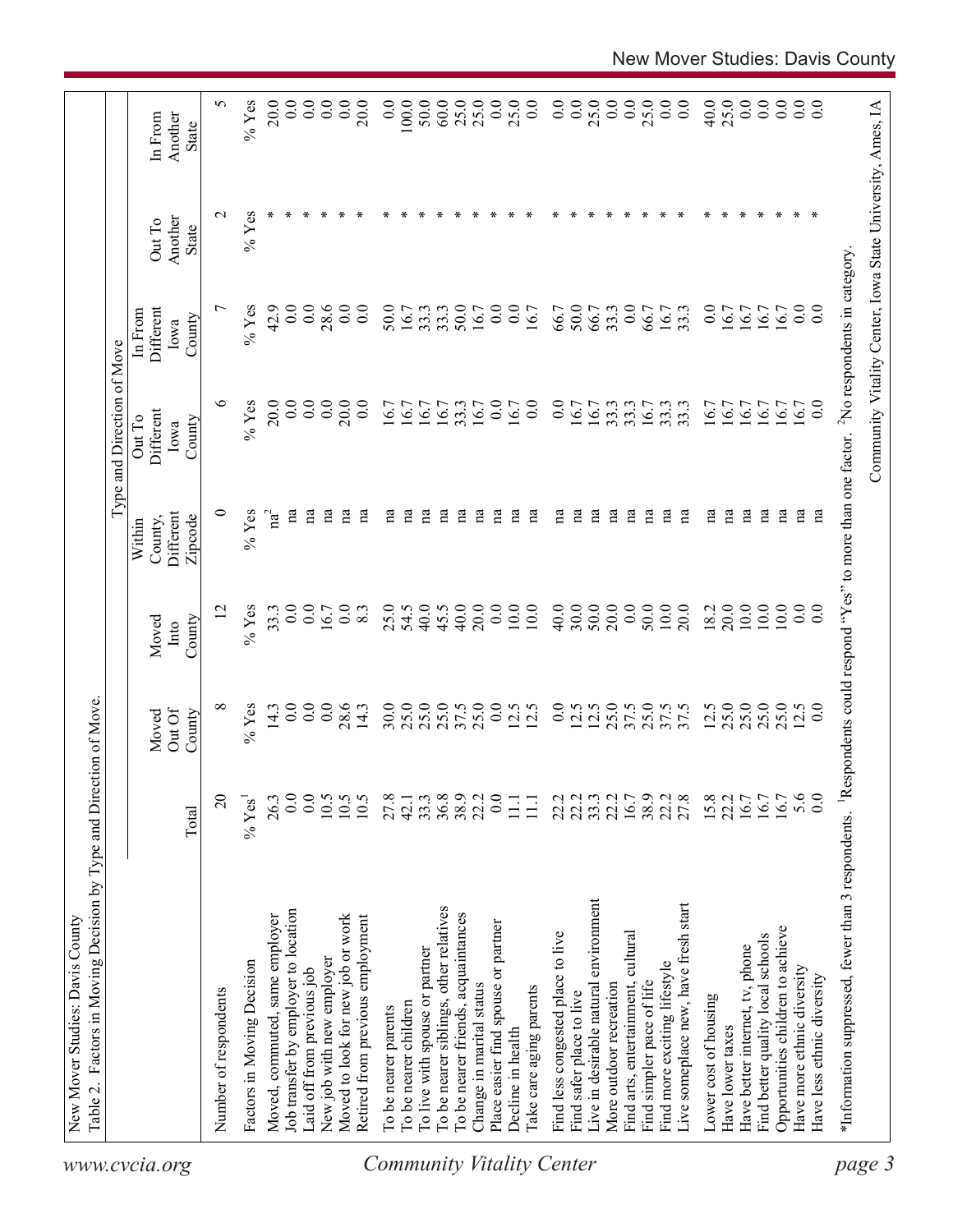| page 4                    |                                                                                                                                                                   |                      |                           |                         |                                | Type and Direction of Move                                 |                                        |                                   |                                    |
|---------------------------|-------------------------------------------------------------------------------------------------------------------------------------------------------------------|----------------------|---------------------------|-------------------------|--------------------------------|------------------------------------------------------------|----------------------------------------|-----------------------------------|------------------------------------|
|                           |                                                                                                                                                                   | Total                | Out Of<br>Moved<br>County | County<br>Moved<br>Into | Different<br>County,<br>Within | Different<br>Out To<br>County<br>Iowa                      | Different<br>In From<br>County<br>Iowa | Another<br>Out To<br><b>State</b> | In From<br>Another<br><b>State</b> |
|                           |                                                                                                                                                                   |                      |                           |                         | Zipcode                        |                                                            |                                        |                                   |                                    |
|                           | Number of respondents                                                                                                                                             | $\overline{c}$       | ∞                         | $\overline{12}$         | $\circ$                        | ७                                                          | $\overline{ }$                         | $\mathbf{\sim}$                   | 5                                  |
|                           | Previously had lived:                                                                                                                                             | $%$ Yes              | $%$ Yes                   | $%$ Yes                 | $%$ Yes                        | $%$ Yes                                                    | $%$ Yes                                | $%$ Yes                           | $\%$ Yes                           |
|                           | In current state                                                                                                                                                  | 77.8                 | 87.5                      | 70.0                    | $\mathrm{na}^2$                | 100.0                                                      | $100.0$                                |                                   | 40.0                               |
|                           | In current county                                                                                                                                                 | 47.1                 | 57.1                      | 40.0                    | $\mathbf{a}$                   | 60.0                                                       | 50.0                                   | ∗                                 | 25.0                               |
|                           | In or near current city/town                                                                                                                                      | 47.1                 | 57.1                      | 40.0                    | na                             | 60.0                                                       | 50.0                                   |                                   | 25.0                               |
|                           | Used source of information for move                                                                                                                               | $%$ Yes <sup>1</sup> | $%$ Yes                   | $%$ Yes                 | $%$ Yes                        | $%$ Yes                                                    | $%$ Yes                                | $%$ Yes                           | $%$ Yes                            |
|                           | Internet                                                                                                                                                          | 5.0                  |                           | 0.0                     | na                             | 16.7                                                       | 0.0                                    |                                   | 0.0                                |
|                           | TV, magazines, newspapers                                                                                                                                         | 20.0                 | $12.5$<br>$25.0$          | 16.7                    | na                             | 33.3                                                       | 28.6                                   |                                   | 0.0                                |
|                           | Current community resident                                                                                                                                        | 20.0                 | 25.0                      | 16.7                    | na                             | 16.7                                                       | 0.0                                    |                                   | 40.0                               |
|                           | Employer or co-workers                                                                                                                                            | 15.0                 | 25.0                      | 8.3                     | na                             | 33.3                                                       | 14.3                                   |                                   | 0.0                                |
|                           | Friends and acquaintances                                                                                                                                         | 25.0                 | 25.0                      | 25.0                    | na                             | 33.3                                                       | 14.3                                   |                                   | 40.0                               |
|                           | Family                                                                                                                                                            | 50.0                 | 50.0                      | 50.0                    | na                             | 33.3                                                       | 28.6                                   |                                   | $80.0\,$                           |
|                           | Travel or vacation to new location                                                                                                                                | 15.0                 | 12.5                      | 16.7                    | na                             | 16.7                                                       | 28.6                                   |                                   | 0.0                                |
|                           | Attended school or college there                                                                                                                                  | $\overline{0.0}$     | 0.0                       | 0.0                     | na                             | 0.0                                                        | 0.0                                    |                                   | $\overline{0.0}$                   |
| Community Vitality Center | Ease of finding housing at new location                                                                                                                           | $\%$                 | $\%$                      | $\%$                    | $\%$                           | $\%$                                                       | $\%$                                   | $\%$                              | $\%$                               |
|                           | Very difficult (1)                                                                                                                                                | 15.8                 | 12.5                      | 18.2                    | na                             | 0.0                                                        | 28.6                                   | ∗                                 | $\overline{0}$ .                   |
|                           | Somewhat difficult (2)                                                                                                                                            | 21.1                 | 37.5                      | 9.1                     | na                             | 50.0                                                       | 14.3                                   | ∗                                 | 0.0                                |
|                           | Neither difficult or easy (3)                                                                                                                                     | 0.0                  | 0.0                       | 0.0                     | na                             | 0.0                                                        | $\overline{0.0}$                       |                                   | 0.0                                |
|                           | Somewhat easy (4)                                                                                                                                                 | 36.8                 | 25.0                      | 45.5                    | na                             | 16.7                                                       | 28.6                                   |                                   | 75.0                               |
|                           | Very easy $(5)$                                                                                                                                                   | 26.3                 | 25.0                      | 27.3                    | $\mathbf{a}$                   | 33.3                                                       | 28.6                                   |                                   | 25.0                               |
|                           | 5<br>Average rating finding housing (1                                                                                                                            | 3.37                 | 3.13                      | 3.55                    | na                             | 3.33                                                       | 3.14                                   | ∗                                 | 4.25                               |
|                           | Household income for 2004                                                                                                                                         | $\%$                 | $\%$                      | $\%$                    | $\frac{5}{6}$                  | $\%$                                                       | $\%$                                   | $\%$                              | $\%$                               |
|                           | Less than $$20,000$ $(1)$                                                                                                                                         | 26.3                 | 0.0                       | 45.5                    | na                             | 0.0                                                        | 14.3                                   | ∗                                 | 100.0                              |
|                           | $$20,000 - $34,999$ (2)                                                                                                                                           | 10.5                 | 25.0                      | 0.0                     | na                             | 16.7                                                       | 0.0                                    |                                   | $\overline{0.0}$                   |
|                           | $$35,000 - $49,999(3)$                                                                                                                                            | 15.8                 | 0.0                       | 27.3                    | na                             | 0.0                                                        | 42.9                                   |                                   | 0.0                                |
|                           | $$50,000 - $69,999 (4)$                                                                                                                                           | 21.1                 | 25.0                      | 18.2                    | na                             | 33.3                                                       | 28.6                                   |                                   | 0.0                                |
|                           | $$70,000 - $99,999 (5)$                                                                                                                                           | 15.8                 | 25.0                      | 9.1                     | na                             | 16.7                                                       | 14.3                                   |                                   | 0.0                                |
|                           | $\widehat{\circ}$<br>$$100,000 - $149,999$                                                                                                                        | 10.5                 | 25.0                      | 0.0                     | na                             | 33.3                                                       | 0.0                                    |                                   | 0.0                                |
|                           | \$150,000 or more (7)                                                                                                                                             | 0.0                  | 0.0                       | 0.0                     | na                             | 0.0                                                        | 0.0                                    |                                   | $\overline{0}$ .                   |
|                           | Average income category $(1 - 7)$                                                                                                                                 | 3.21                 | 4.25                      | 2.45                    | na                             | 4.50                                                       | 3.29                                   | ∗                                 | 0.1                                |
| www.cvcia.org             | *Information suppressed, fewer than 3 respondents. <sup>1</sup> Respondents could respond "Yes" to more than one source. <sup>2</sup> No respondents in category. |                      |                           |                         |                                |                                                            |                                        |                                   |                                    |
|                           |                                                                                                                                                                   |                      |                           |                         |                                | Community Vitality Center, Iowa State University, Ames, IA |                                        |                                   |                                    |
|                           |                                                                                                                                                                   |                      |                           |                         |                                |                                                            |                                        |                                   |                                    |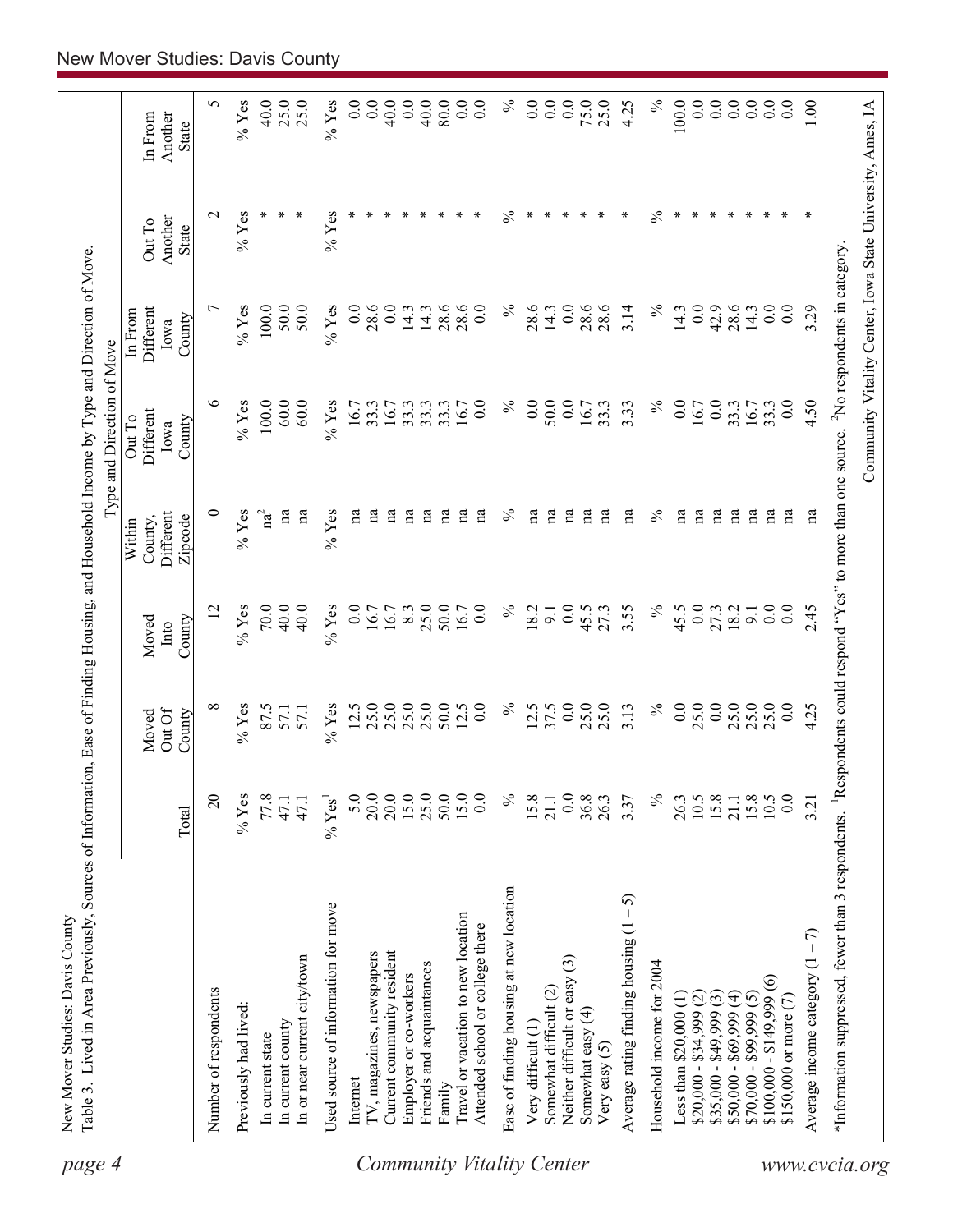| $\%$<br>$\%$<br>0.0<br>$\%$<br>$\circ$<br>$\%$<br>0.0<br>50.0<br>0.0<br>33.3<br>0.0<br>0.0<br>$\overline{0.0}$<br>0.0<br>33.3<br>50.0<br>3.83<br>0.0<br>2.67<br>16.7<br>3.17<br>16.7<br>16.7<br>83.3<br>16.7<br>Different<br>Out To<br>County<br>Iowa<br>$\circ$<br>$\%$<br>$\mathbf{a}$<br>$\mathbf{a}$<br>$\%$<br>na<br>$\mathbf{a}$<br>na<br>na<br>$\%$<br>na<br>$\mathbf{a}$<br>$\mathbf{a}$<br>na<br>$\mathbf{a}$<br>$\%$<br>na<br>na<br>$\overline{\text{na}}^1$<br>na<br>na<br>na<br>na<br>пa<br>пa<br>Different<br>County,<br>Zipcode<br>Within<br>$\%$<br>$\%$<br>0.0<br>$\%$<br>$\%$<br>$\overline{0.0}$<br>$\overline{0.0}$<br>0.0<br>81.8<br>36.4<br>3.18<br>0.0<br>50.0<br>0.0<br>12<br>18.2<br>18.2<br>18.2<br>8.3<br>4.33<br>3.27<br>41.7<br>9.1<br>$\overline{9}$ .<br>$\overline{9}$ .<br>County<br>Moved<br>Into<br>$\%$<br>$\%$<br>0.0<br>$\%$<br>$\infty$<br>$\%$<br>25.0<br>0.0<br>0.0<br>2.50<br>0.0<br>0.0<br>25.0<br>3.62<br>25.0<br>$\overline{0.0}$<br>75.0<br>0.0<br>37.5<br>37.5<br>12.5<br>62.5<br>4.12<br>12.5<br>12.5<br>Out Of<br>County<br>Moved<br>$\%$<br>5.0<br>0.0<br>$10.0\,$<br>5.0<br>35.0<br>50.0<br>5.0<br>$\Omega$<br>$\%$<br>10.5<br>78.9<br>$\%$<br>$\%$<br>0.0<br>4.25<br>5.3<br>5.3<br>2.95<br>53<br>26.3<br>26.3<br>3.37<br>21.1<br>21.1<br>Total<br>Current location income compared with<br>Average satisfaction previous $(1 - 5)$<br>ဂ<br>Neither dissatisfied or satisfied (3)<br>Neither dissatisfied or satisfied (3)<br>Average satisfaction current $(1 - 5)$<br>Satisfaction with previous location<br>Average comparison income $(1 -$<br>Satisfaction with current location<br>Significantly higher income $(5)$<br>Significantly lower income (1)<br>Somewhat higher income (4)<br>Somewhat lower income (2)<br>Would do move over again<br>Somewhat dissatisfied (2)<br>Somewhat dissatisfied (2)<br>previous location income<br>About same income (3)<br>Somewhat satisfied (4)<br>Somewhat satisfied (4)<br>Number of respondents<br>Very dissatisfied (1)<br>Very dissatisfied (1)<br>Very satisfied (5)<br>Very satisfied (5)<br>Definitely not (1)<br>Probably not (2) | Different<br>In From |                   |                    |
|-------------------------------------------------------------------------------------------------------------------------------------------------------------------------------------------------------------------------------------------------------------------------------------------------------------------------------------------------------------------------------------------------------------------------------------------------------------------------------------------------------------------------------------------------------------------------------------------------------------------------------------------------------------------------------------------------------------------------------------------------------------------------------------------------------------------------------------------------------------------------------------------------------------------------------------------------------------------------------------------------------------------------------------------------------------------------------------------------------------------------------------------------------------------------------------------------------------------------------------------------------------------------------------------------------------------------------------------------------------------------------------------------------------------------------------------------------------------------------------------------------------------------------------------------------------------------------------------------------------------------------------------------------------------------------------------------------------------------------------------------------------------------------------------------------------------------------------------------------------------------------------------------------------------------------------------------------------------------------------------------------------------------------------------------------------------------------------------------------------------------------------------|----------------------|-------------------|--------------------|
|                                                                                                                                                                                                                                                                                                                                                                                                                                                                                                                                                                                                                                                                                                                                                                                                                                                                                                                                                                                                                                                                                                                                                                                                                                                                                                                                                                                                                                                                                                                                                                                                                                                                                                                                                                                                                                                                                                                                                                                                                                                                                                                                           |                      |                   |                    |
|                                                                                                                                                                                                                                                                                                                                                                                                                                                                                                                                                                                                                                                                                                                                                                                                                                                                                                                                                                                                                                                                                                                                                                                                                                                                                                                                                                                                                                                                                                                                                                                                                                                                                                                                                                                                                                                                                                                                                                                                                                                                                                                                           | Iowa                 | Another<br>Out To | Another<br>In From |
|                                                                                                                                                                                                                                                                                                                                                                                                                                                                                                                                                                                                                                                                                                                                                                                                                                                                                                                                                                                                                                                                                                                                                                                                                                                                                                                                                                                                                                                                                                                                                                                                                                                                                                                                                                                                                                                                                                                                                                                                                                                                                                                                           | County               | State             | <b>State</b>       |
|                                                                                                                                                                                                                                                                                                                                                                                                                                                                                                                                                                                                                                                                                                                                                                                                                                                                                                                                                                                                                                                                                                                                                                                                                                                                                                                                                                                                                                                                                                                                                                                                                                                                                                                                                                                                                                                                                                                                                                                                                                                                                                                                           | $\overline{ }$       | $\sim$            | 5                  |
|                                                                                                                                                                                                                                                                                                                                                                                                                                                                                                                                                                                                                                                                                                                                                                                                                                                                                                                                                                                                                                                                                                                                                                                                                                                                                                                                                                                                                                                                                                                                                                                                                                                                                                                                                                                                                                                                                                                                                                                                                                                                                                                                           |                      |                   |                    |
|                                                                                                                                                                                                                                                                                                                                                                                                                                                                                                                                                                                                                                                                                                                                                                                                                                                                                                                                                                                                                                                                                                                                                                                                                                                                                                                                                                                                                                                                                                                                                                                                                                                                                                                                                                                                                                                                                                                                                                                                                                                                                                                                           | $\%$                 | $\%$              | $\%$               |
|                                                                                                                                                                                                                                                                                                                                                                                                                                                                                                                                                                                                                                                                                                                                                                                                                                                                                                                                                                                                                                                                                                                                                                                                                                                                                                                                                                                                                                                                                                                                                                                                                                                                                                                                                                                                                                                                                                                                                                                                                                                                                                                                           | 0.0                  | ∗                 | 0.0                |
|                                                                                                                                                                                                                                                                                                                                                                                                                                                                                                                                                                                                                                                                                                                                                                                                                                                                                                                                                                                                                                                                                                                                                                                                                                                                                                                                                                                                                                                                                                                                                                                                                                                                                                                                                                                                                                                                                                                                                                                                                                                                                                                                           | 0.0                  | ∗                 | 0.0                |
|                                                                                                                                                                                                                                                                                                                                                                                                                                                                                                                                                                                                                                                                                                                                                                                                                                                                                                                                                                                                                                                                                                                                                                                                                                                                                                                                                                                                                                                                                                                                                                                                                                                                                                                                                                                                                                                                                                                                                                                                                                                                                                                                           | 85.7                 | ∗                 | 75.0               |
|                                                                                                                                                                                                                                                                                                                                                                                                                                                                                                                                                                                                                                                                                                                                                                                                                                                                                                                                                                                                                                                                                                                                                                                                                                                                                                                                                                                                                                                                                                                                                                                                                                                                                                                                                                                                                                                                                                                                                                                                                                                                                                                                           | 14.3                 |                   | 0.0                |
|                                                                                                                                                                                                                                                                                                                                                                                                                                                                                                                                                                                                                                                                                                                                                                                                                                                                                                                                                                                                                                                                                                                                                                                                                                                                                                                                                                                                                                                                                                                                                                                                                                                                                                                                                                                                                                                                                                                                                                                                                                                                                                                                           | 0.0                  | ∗                 | 25.0               |
|                                                                                                                                                                                                                                                                                                                                                                                                                                                                                                                                                                                                                                                                                                                                                                                                                                                                                                                                                                                                                                                                                                                                                                                                                                                                                                                                                                                                                                                                                                                                                                                                                                                                                                                                                                                                                                                                                                                                                                                                                                                                                                                                           | 3.14                 | ∗                 | 3.50               |
|                                                                                                                                                                                                                                                                                                                                                                                                                                                                                                                                                                                                                                                                                                                                                                                                                                                                                                                                                                                                                                                                                                                                                                                                                                                                                                                                                                                                                                                                                                                                                                                                                                                                                                                                                                                                                                                                                                                                                                                                                                                                                                                                           | $\%$                 | $\%$              | $\%$               |
|                                                                                                                                                                                                                                                                                                                                                                                                                                                                                                                                                                                                                                                                                                                                                                                                                                                                                                                                                                                                                                                                                                                                                                                                                                                                                                                                                                                                                                                                                                                                                                                                                                                                                                                                                                                                                                                                                                                                                                                                                                                                                                                                           | 6.7                  | ∗                 | 0.0                |
|                                                                                                                                                                                                                                                                                                                                                                                                                                                                                                                                                                                                                                                                                                                                                                                                                                                                                                                                                                                                                                                                                                                                                                                                                                                                                                                                                                                                                                                                                                                                                                                                                                                                                                                                                                                                                                                                                                                                                                                                                                                                                                                                           | 16.7                 | ∗                 | 20.0               |
|                                                                                                                                                                                                                                                                                                                                                                                                                                                                                                                                                                                                                                                                                                                                                                                                                                                                                                                                                                                                                                                                                                                                                                                                                                                                                                                                                                                                                                                                                                                                                                                                                                                                                                                                                                                                                                                                                                                                                                                                                                                                                                                                           | 16.7                 | ∗                 | 60.0               |
|                                                                                                                                                                                                                                                                                                                                                                                                                                                                                                                                                                                                                                                                                                                                                                                                                                                                                                                                                                                                                                                                                                                                                                                                                                                                                                                                                                                                                                                                                                                                                                                                                                                                                                                                                                                                                                                                                                                                                                                                                                                                                                                                           | 16.7                 | ∗                 | 20.0               |
|                                                                                                                                                                                                                                                                                                                                                                                                                                                                                                                                                                                                                                                                                                                                                                                                                                                                                                                                                                                                                                                                                                                                                                                                                                                                                                                                                                                                                                                                                                                                                                                                                                                                                                                                                                                                                                                                                                                                                                                                                                                                                                                                           | 33.3                 | ∗                 | 0.0                |
|                                                                                                                                                                                                                                                                                                                                                                                                                                                                                                                                                                                                                                                                                                                                                                                                                                                                                                                                                                                                                                                                                                                                                                                                                                                                                                                                                                                                                                                                                                                                                                                                                                                                                                                                                                                                                                                                                                                                                                                                                                                                                                                                           | 3.33                 | ∗                 | 3.00               |
|                                                                                                                                                                                                                                                                                                                                                                                                                                                                                                                                                                                                                                                                                                                                                                                                                                                                                                                                                                                                                                                                                                                                                                                                                                                                                                                                                                                                                                                                                                                                                                                                                                                                                                                                                                                                                                                                                                                                                                                                                                                                                                                                           | $\%$                 | $\%$              | $\%$               |
|                                                                                                                                                                                                                                                                                                                                                                                                                                                                                                                                                                                                                                                                                                                                                                                                                                                                                                                                                                                                                                                                                                                                                                                                                                                                                                                                                                                                                                                                                                                                                                                                                                                                                                                                                                                                                                                                                                                                                                                                                                                                                                                                           | 0.0                  | ∗                 | 0.0                |
|                                                                                                                                                                                                                                                                                                                                                                                                                                                                                                                                                                                                                                                                                                                                                                                                                                                                                                                                                                                                                                                                                                                                                                                                                                                                                                                                                                                                                                                                                                                                                                                                                                                                                                                                                                                                                                                                                                                                                                                                                                                                                                                                           | 0.0                  | ∗                 | 0.0                |
|                                                                                                                                                                                                                                                                                                                                                                                                                                                                                                                                                                                                                                                                                                                                                                                                                                                                                                                                                                                                                                                                                                                                                                                                                                                                                                                                                                                                                                                                                                                                                                                                                                                                                                                                                                                                                                                                                                                                                                                                                                                                                                                                           | 0.0                  | ∗                 | 20.0               |
|                                                                                                                                                                                                                                                                                                                                                                                                                                                                                                                                                                                                                                                                                                                                                                                                                                                                                                                                                                                                                                                                                                                                                                                                                                                                                                                                                                                                                                                                                                                                                                                                                                                                                                                                                                                                                                                                                                                                                                                                                                                                                                                                           | 28.6                 | ∗                 | 80.0               |
|                                                                                                                                                                                                                                                                                                                                                                                                                                                                                                                                                                                                                                                                                                                                                                                                                                                                                                                                                                                                                                                                                                                                                                                                                                                                                                                                                                                                                                                                                                                                                                                                                                                                                                                                                                                                                                                                                                                                                                                                                                                                                                                                           | 71.4                 |                   | 0.0                |
|                                                                                                                                                                                                                                                                                                                                                                                                                                                                                                                                                                                                                                                                                                                                                                                                                                                                                                                                                                                                                                                                                                                                                                                                                                                                                                                                                                                                                                                                                                                                                                                                                                                                                                                                                                                                                                                                                                                                                                                                                                                                                                                                           | 4.71                 | ∗                 | 3.80               |
|                                                                                                                                                                                                                                                                                                                                                                                                                                                                                                                                                                                                                                                                                                                                                                                                                                                                                                                                                                                                                                                                                                                                                                                                                                                                                                                                                                                                                                                                                                                                                                                                                                                                                                                                                                                                                                                                                                                                                                                                                                                                                                                                           | $\%$                 | $\%$              | $\%$               |
|                                                                                                                                                                                                                                                                                                                                                                                                                                                                                                                                                                                                                                                                                                                                                                                                                                                                                                                                                                                                                                                                                                                                                                                                                                                                                                                                                                                                                                                                                                                                                                                                                                                                                                                                                                                                                                                                                                                                                                                                                                                                                                                                           | 0.0                  | ∗                 | 0.0                |
|                                                                                                                                                                                                                                                                                                                                                                                                                                                                                                                                                                                                                                                                                                                                                                                                                                                                                                                                                                                                                                                                                                                                                                                                                                                                                                                                                                                                                                                                                                                                                                                                                                                                                                                                                                                                                                                                                                                                                                                                                                                                                                                                           | 0.0                  | ∗                 | 0.0                |
| 16.7<br>$\mathbf{a}$<br>16.7<br>12.5<br>15.0<br>Undecided (3)                                                                                                                                                                                                                                                                                                                                                                                                                                                                                                                                                                                                                                                                                                                                                                                                                                                                                                                                                                                                                                                                                                                                                                                                                                                                                                                                                                                                                                                                                                                                                                                                                                                                                                                                                                                                                                                                                                                                                                                                                                                                             | 0.0                  | ∗                 | 40.0               |
| 50.0<br>na<br>16.7<br>37.5<br>25.0<br>Probably yes (4)                                                                                                                                                                                                                                                                                                                                                                                                                                                                                                                                                                                                                                                                                                                                                                                                                                                                                                                                                                                                                                                                                                                                                                                                                                                                                                                                                                                                                                                                                                                                                                                                                                                                                                                                                                                                                                                                                                                                                                                                                                                                                    | 28.6                 |                   | 0.0                |
| 16.7<br>na<br>66.7<br>25.0<br>50.0<br>Definitely yes (5)                                                                                                                                                                                                                                                                                                                                                                                                                                                                                                                                                                                                                                                                                                                                                                                                                                                                                                                                                                                                                                                                                                                                                                                                                                                                                                                                                                                                                                                                                                                                                                                                                                                                                                                                                                                                                                                                                                                                                                                                                                                                                  | 71.4                 | ∗                 | 60.0               |
| 3.50<br>na<br>4.50<br>3.50<br>4.10<br>Average rating do move over $(1 - 5)$                                                                                                                                                                                                                                                                                                                                                                                                                                                                                                                                                                                                                                                                                                                                                                                                                                                                                                                                                                                                                                                                                                                                                                                                                                                                                                                                                                                                                                                                                                                                                                                                                                                                                                                                                                                                                                                                                                                                                                                                                                                               | 4.71                 |                   | 4.20               |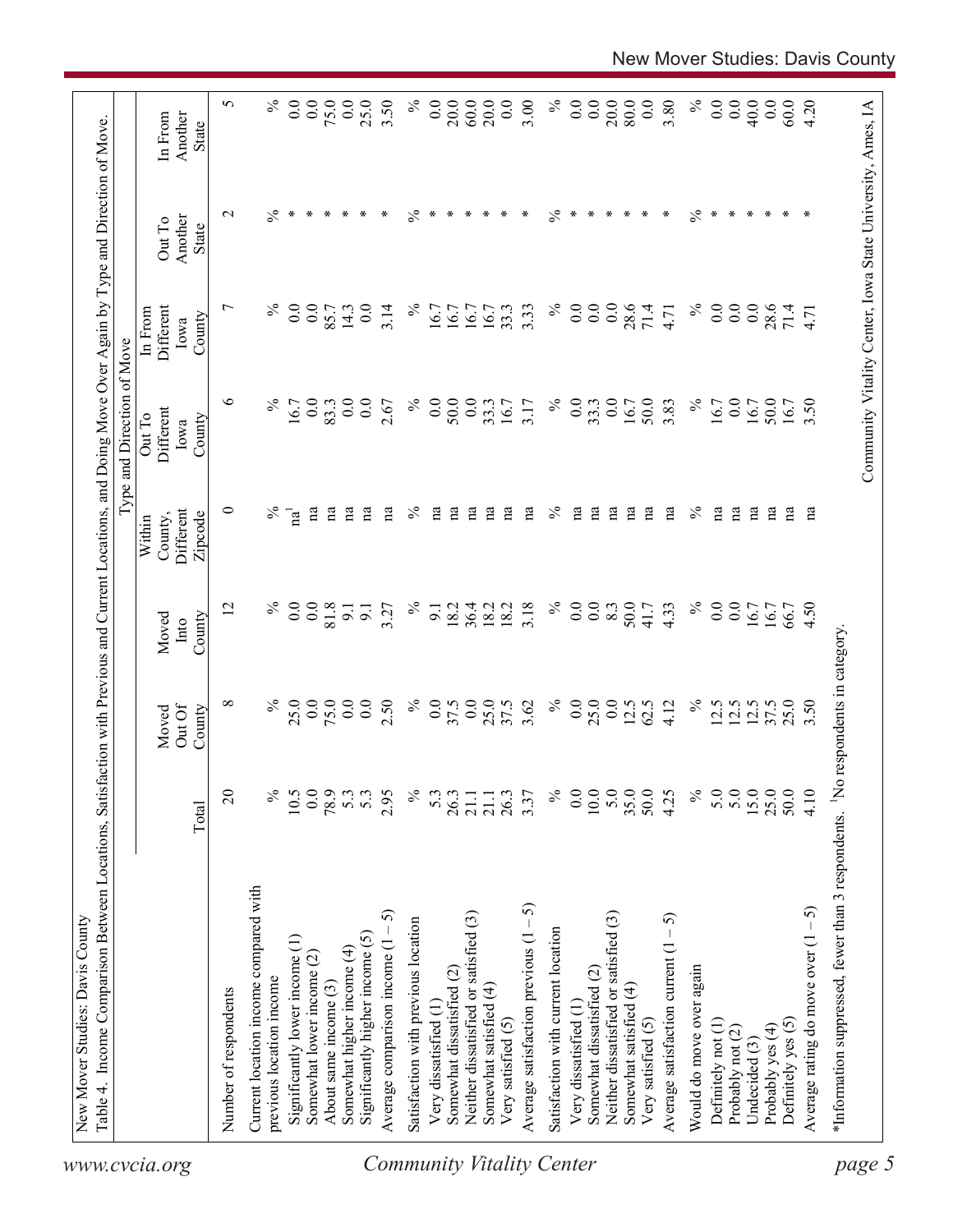| $\%$<br>$\%$<br>$\%$<br>5.0<br>31.6<br>$\%$<br>Community Vitality Center, Iowa State University, Ames, IA<br>159<br>53.5<br>17.0<br>43.9<br>5.7<br>14.5<br>8.2<br>210<br>22.9<br>6.2<br>0.5<br>67.7<br>33.3<br>15.1<br>37.1<br>56.1<br>Another<br>In From<br>State<br>7.6<br>41.0<br>$\%$<br>24.0<br>$\%$<br>63.0<br>$\%$<br>$\%$<br>11.0<br>169<br>$\%$<br>50.9<br>13.6<br>29.0<br>37.0<br>8.4<br>4.2<br>16.9<br>57.6<br>4.7<br>1.8<br>19.3<br>10.2<br>64.7<br>121<br>$\overline{5}$<br>Another<br>Out To<br><b>State</b><br>$\%$<br>44.0<br>12.6<br>$\%$<br>$\%$<br>25.0<br>$\%$<br>17.6<br>$\%$<br>$17.0$<br>2.3<br>53.9<br>10.8<br>57.4<br>6.9<br>$3.\overline{5}$<br>12.7<br>37.0<br>288<br>21.2<br>207<br>21.7<br>29.3<br>23.3<br>36.1<br>Different<br>46.1<br>In From<br>County<br>Iowa<br>43.0<br>$\%$<br>$\%$<br>$\%$<br>$\%$<br>$\%$<br>6.8<br>20.0<br>45.0<br>18.0<br>$13.8$<br>2.3<br>206<br>20.9<br>54.6<br>45.4<br>13.8<br>16.8<br>9.4<br>31.2<br>12.7<br>289<br>20.8<br>10.2<br>29.3<br>60.1<br>Different<br>Out To<br>County<br>Iowa<br>Number of reasons exceeds number of respondents because some respondents gave more than one reason.<br>45.0<br>85<br>$\%$<br>$\%$<br>25.0<br>28.6<br>20.0<br>$\%$<br>54.8<br>$\%$<br>7.2<br>9.5<br>115<br>$\%$<br>13.9<br>24.7<br>10.7<br>14.3<br>29.8<br>15.7<br>50.4<br>45.2<br>64.3<br>10.7<br>Different<br>19.1<br>Zipcode<br>County,<br>Within<br>48.0<br>$\%$<br>$\%$<br>$\lesssim$<br>18.9<br>$\%$<br>49.6<br>8.6<br>61.9<br>$\%$<br>498<br>36.5<br>21.9<br>366<br>14.5<br>50.4<br>20.5<br>10.7<br>38.5<br>27.5<br>12.4<br>1.6<br>16.3<br>30.3<br>9.1<br>$\overline{4}$ .<br>County<br>Moved<br>Into<br>42.0<br>$\%$<br>22.0<br>9.8<br>$\%$<br>$\%$<br>9.0<br>$\%$<br>458<br>$\%$<br>22.0<br>57.7<br>42.3<br>15.8<br>61.8<br>13.3<br>5.8<br>26.0<br>11.8<br>47.2<br>$10.5$<br>2.2<br>327<br>16.7<br>18.1<br>Out Of<br>County<br>Moved<br>$\%$<br>737<br>46.0<br>$\%$<br>13.2<br>$\%$<br>54.5<br>45.5<br>$\%$<br>$\%$<br>10.6<br>38.8<br>22.0<br>1.6<br>21.3<br>12.0<br>9.4<br>17.3<br>28.3<br>38.4<br>15.7<br>62.4<br>16.3<br>1,011<br>22.3<br>$\overline{5}$ .<br>Total<br>% Some college or vocational training<br>% High school graduate or equivalent<br>Work, income, retirement, education<br>Highest level of education completed<br>% Less than high school graduate<br>Community, services, amenities<br>Most important reason for moving<br>% Bachelor degree or more<br>% Divorced or separated<br>Family, friends, health<br>Number of respondents<br>Selected age categories<br>% Associate degree<br>Number of reasons <sup>1</sup><br>Median age in years<br>% Age 70 or older<br>% Never married<br>Type of reason<br>% Age $25 - 34$<br>Marital status<br>% Widowed<br>% Married<br>% Female<br>Housing<br>% Male<br>Other<br>Gender | page 6 |  |  | Type and Direction of Move |  |      |
|----------------------------------------------------------------------------------------------------------------------------------------------------------------------------------------------------------------------------------------------------------------------------------------------------------------------------------------------------------------------------------------------------------------------------------------------------------------------------------------------------------------------------------------------------------------------------------------------------------------------------------------------------------------------------------------------------------------------------------------------------------------------------------------------------------------------------------------------------------------------------------------------------------------------------------------------------------------------------------------------------------------------------------------------------------------------------------------------------------------------------------------------------------------------------------------------------------------------------------------------------------------------------------------------------------------------------------------------------------------------------------------------------------------------------------------------------------------------------------------------------------------------------------------------------------------------------------------------------------------------------------------------------------------------------------------------------------------------------------------------------------------------------------------------------------------------------------------------------------------------------------------------------------------------------------------------------------------------------------------------------------------------------------------------------------------------------------------------------------------------------------------------------------------------------------------------------------------------------------------------------------------------------------------------------------------------------------------------------------------------------------------------------------------------------------------------------------------------------------------------------------------------------------------------------------------------------------------------------------------------------------------------------------------------------------------------------------------------------------------------------------------------------------------------------------------------|--------|--|--|----------------------------|--|------|
|                                                                                                                                                                                                                                                                                                                                                                                                                                                                                                                                                                                                                                                                                                                                                                                                                                                                                                                                                                                                                                                                                                                                                                                                                                                                                                                                                                                                                                                                                                                                                                                                                                                                                                                                                                                                                                                                                                                                                                                                                                                                                                                                                                                                                                                                                                                                                                                                                                                                                                                                                                                                                                                                                                                                                                                                                      |        |  |  |                            |  |      |
|                                                                                                                                                                                                                                                                                                                                                                                                                                                                                                                                                                                                                                                                                                                                                                                                                                                                                                                                                                                                                                                                                                                                                                                                                                                                                                                                                                                                                                                                                                                                                                                                                                                                                                                                                                                                                                                                                                                                                                                                                                                                                                                                                                                                                                                                                                                                                                                                                                                                                                                                                                                                                                                                                                                                                                                                                      |        |  |  |                            |  |      |
|                                                                                                                                                                                                                                                                                                                                                                                                                                                                                                                                                                                                                                                                                                                                                                                                                                                                                                                                                                                                                                                                                                                                                                                                                                                                                                                                                                                                                                                                                                                                                                                                                                                                                                                                                                                                                                                                                                                                                                                                                                                                                                                                                                                                                                                                                                                                                                                                                                                                                                                                                                                                                                                                                                                                                                                                                      |        |  |  |                            |  |      |
|                                                                                                                                                                                                                                                                                                                                                                                                                                                                                                                                                                                                                                                                                                                                                                                                                                                                                                                                                                                                                                                                                                                                                                                                                                                                                                                                                                                                                                                                                                                                                                                                                                                                                                                                                                                                                                                                                                                                                                                                                                                                                                                                                                                                                                                                                                                                                                                                                                                                                                                                                                                                                                                                                                                                                                                                                      |        |  |  |                            |  |      |
| Community Vitality Center<br>www.cvcia.org                                                                                                                                                                                                                                                                                                                                                                                                                                                                                                                                                                                                                                                                                                                                                                                                                                                                                                                                                                                                                                                                                                                                                                                                                                                                                                                                                                                                                                                                                                                                                                                                                                                                                                                                                                                                                                                                                                                                                                                                                                                                                                                                                                                                                                                                                                                                                                                                                                                                                                                                                                                                                                                                                                                                                                           |        |  |  |                            |  |      |
|                                                                                                                                                                                                                                                                                                                                                                                                                                                                                                                                                                                                                                                                                                                                                                                                                                                                                                                                                                                                                                                                                                                                                                                                                                                                                                                                                                                                                                                                                                                                                                                                                                                                                                                                                                                                                                                                                                                                                                                                                                                                                                                                                                                                                                                                                                                                                                                                                                                                                                                                                                                                                                                                                                                                                                                                                      |        |  |  |                            |  |      |
|                                                                                                                                                                                                                                                                                                                                                                                                                                                                                                                                                                                                                                                                                                                                                                                                                                                                                                                                                                                                                                                                                                                                                                                                                                                                                                                                                                                                                                                                                                                                                                                                                                                                                                                                                                                                                                                                                                                                                                                                                                                                                                                                                                                                                                                                                                                                                                                                                                                                                                                                                                                                                                                                                                                                                                                                                      |        |  |  |                            |  |      |
|                                                                                                                                                                                                                                                                                                                                                                                                                                                                                                                                                                                                                                                                                                                                                                                                                                                                                                                                                                                                                                                                                                                                                                                                                                                                                                                                                                                                                                                                                                                                                                                                                                                                                                                                                                                                                                                                                                                                                                                                                                                                                                                                                                                                                                                                                                                                                                                                                                                                                                                                                                                                                                                                                                                                                                                                                      |        |  |  |                            |  |      |
|                                                                                                                                                                                                                                                                                                                                                                                                                                                                                                                                                                                                                                                                                                                                                                                                                                                                                                                                                                                                                                                                                                                                                                                                                                                                                                                                                                                                                                                                                                                                                                                                                                                                                                                                                                                                                                                                                                                                                                                                                                                                                                                                                                                                                                                                                                                                                                                                                                                                                                                                                                                                                                                                                                                                                                                                                      |        |  |  |                            |  |      |
|                                                                                                                                                                                                                                                                                                                                                                                                                                                                                                                                                                                                                                                                                                                                                                                                                                                                                                                                                                                                                                                                                                                                                                                                                                                                                                                                                                                                                                                                                                                                                                                                                                                                                                                                                                                                                                                                                                                                                                                                                                                                                                                                                                                                                                                                                                                                                                                                                                                                                                                                                                                                                                                                                                                                                                                                                      |        |  |  |                            |  |      |
|                                                                                                                                                                                                                                                                                                                                                                                                                                                                                                                                                                                                                                                                                                                                                                                                                                                                                                                                                                                                                                                                                                                                                                                                                                                                                                                                                                                                                                                                                                                                                                                                                                                                                                                                                                                                                                                                                                                                                                                                                                                                                                                                                                                                                                                                                                                                                                                                                                                                                                                                                                                                                                                                                                                                                                                                                      |        |  |  |                            |  | 12.0 |
|                                                                                                                                                                                                                                                                                                                                                                                                                                                                                                                                                                                                                                                                                                                                                                                                                                                                                                                                                                                                                                                                                                                                                                                                                                                                                                                                                                                                                                                                                                                                                                                                                                                                                                                                                                                                                                                                                                                                                                                                                                                                                                                                                                                                                                                                                                                                                                                                                                                                                                                                                                                                                                                                                                                                                                                                                      |        |  |  |                            |  | $\%$ |
|                                                                                                                                                                                                                                                                                                                                                                                                                                                                                                                                                                                                                                                                                                                                                                                                                                                                                                                                                                                                                                                                                                                                                                                                                                                                                                                                                                                                                                                                                                                                                                                                                                                                                                                                                                                                                                                                                                                                                                                                                                                                                                                                                                                                                                                                                                                                                                                                                                                                                                                                                                                                                                                                                                                                                                                                                      |        |  |  |                            |  |      |
|                                                                                                                                                                                                                                                                                                                                                                                                                                                                                                                                                                                                                                                                                                                                                                                                                                                                                                                                                                                                                                                                                                                                                                                                                                                                                                                                                                                                                                                                                                                                                                                                                                                                                                                                                                                                                                                                                                                                                                                                                                                                                                                                                                                                                                                                                                                                                                                                                                                                                                                                                                                                                                                                                                                                                                                                                      |        |  |  |                            |  | 14.6 |
|                                                                                                                                                                                                                                                                                                                                                                                                                                                                                                                                                                                                                                                                                                                                                                                                                                                                                                                                                                                                                                                                                                                                                                                                                                                                                                                                                                                                                                                                                                                                                                                                                                                                                                                                                                                                                                                                                                                                                                                                                                                                                                                                                                                                                                                                                                                                                                                                                                                                                                                                                                                                                                                                                                                                                                                                                      |        |  |  |                            |  |      |
|                                                                                                                                                                                                                                                                                                                                                                                                                                                                                                                                                                                                                                                                                                                                                                                                                                                                                                                                                                                                                                                                                                                                                                                                                                                                                                                                                                                                                                                                                                                                                                                                                                                                                                                                                                                                                                                                                                                                                                                                                                                                                                                                                                                                                                                                                                                                                                                                                                                                                                                                                                                                                                                                                                                                                                                                                      |        |  |  |                            |  | 40.5 |
|                                                                                                                                                                                                                                                                                                                                                                                                                                                                                                                                                                                                                                                                                                                                                                                                                                                                                                                                                                                                                                                                                                                                                                                                                                                                                                                                                                                                                                                                                                                                                                                                                                                                                                                                                                                                                                                                                                                                                                                                                                                                                                                                                                                                                                                                                                                                                                                                                                                                                                                                                                                                                                                                                                                                                                                                                      |        |  |  |                            |  |      |
|                                                                                                                                                                                                                                                                                                                                                                                                                                                                                                                                                                                                                                                                                                                                                                                                                                                                                                                                                                                                                                                                                                                                                                                                                                                                                                                                                                                                                                                                                                                                                                                                                                                                                                                                                                                                                                                                                                                                                                                                                                                                                                                                                                                                                                                                                                                                                                                                                                                                                                                                                                                                                                                                                                                                                                                                                      |        |  |  |                            |  |      |
|                                                                                                                                                                                                                                                                                                                                                                                                                                                                                                                                                                                                                                                                                                                                                                                                                                                                                                                                                                                                                                                                                                                                                                                                                                                                                                                                                                                                                                                                                                                                                                                                                                                                                                                                                                                                                                                                                                                                                                                                                                                                                                                                                                                                                                                                                                                                                                                                                                                                                                                                                                                                                                                                                                                                                                                                                      |        |  |  |                            |  |      |
|                                                                                                                                                                                                                                                                                                                                                                                                                                                                                                                                                                                                                                                                                                                                                                                                                                                                                                                                                                                                                                                                                                                                                                                                                                                                                                                                                                                                                                                                                                                                                                                                                                                                                                                                                                                                                                                                                                                                                                                                                                                                                                                                                                                                                                                                                                                                                                                                                                                                                                                                                                                                                                                                                                                                                                                                                      |        |  |  |                            |  |      |
|                                                                                                                                                                                                                                                                                                                                                                                                                                                                                                                                                                                                                                                                                                                                                                                                                                                                                                                                                                                                                                                                                                                                                                                                                                                                                                                                                                                                                                                                                                                                                                                                                                                                                                                                                                                                                                                                                                                                                                                                                                                                                                                                                                                                                                                                                                                                                                                                                                                                                                                                                                                                                                                                                                                                                                                                                      |        |  |  |                            |  |      |
|                                                                                                                                                                                                                                                                                                                                                                                                                                                                                                                                                                                                                                                                                                                                                                                                                                                                                                                                                                                                                                                                                                                                                                                                                                                                                                                                                                                                                                                                                                                                                                                                                                                                                                                                                                                                                                                                                                                                                                                                                                                                                                                                                                                                                                                                                                                                                                                                                                                                                                                                                                                                                                                                                                                                                                                                                      |        |  |  |                            |  |      |
|                                                                                                                                                                                                                                                                                                                                                                                                                                                                                                                                                                                                                                                                                                                                                                                                                                                                                                                                                                                                                                                                                                                                                                                                                                                                                                                                                                                                                                                                                                                                                                                                                                                                                                                                                                                                                                                                                                                                                                                                                                                                                                                                                                                                                                                                                                                                                                                                                                                                                                                                                                                                                                                                                                                                                                                                                      |        |  |  |                            |  |      |
|                                                                                                                                                                                                                                                                                                                                                                                                                                                                                                                                                                                                                                                                                                                                                                                                                                                                                                                                                                                                                                                                                                                                                                                                                                                                                                                                                                                                                                                                                                                                                                                                                                                                                                                                                                                                                                                                                                                                                                                                                                                                                                                                                                                                                                                                                                                                                                                                                                                                                                                                                                                                                                                                                                                                                                                                                      |        |  |  |                            |  |      |
|                                                                                                                                                                                                                                                                                                                                                                                                                                                                                                                                                                                                                                                                                                                                                                                                                                                                                                                                                                                                                                                                                                                                                                                                                                                                                                                                                                                                                                                                                                                                                                                                                                                                                                                                                                                                                                                                                                                                                                                                                                                                                                                                                                                                                                                                                                                                                                                                                                                                                                                                                                                                                                                                                                                                                                                                                      |        |  |  |                            |  |      |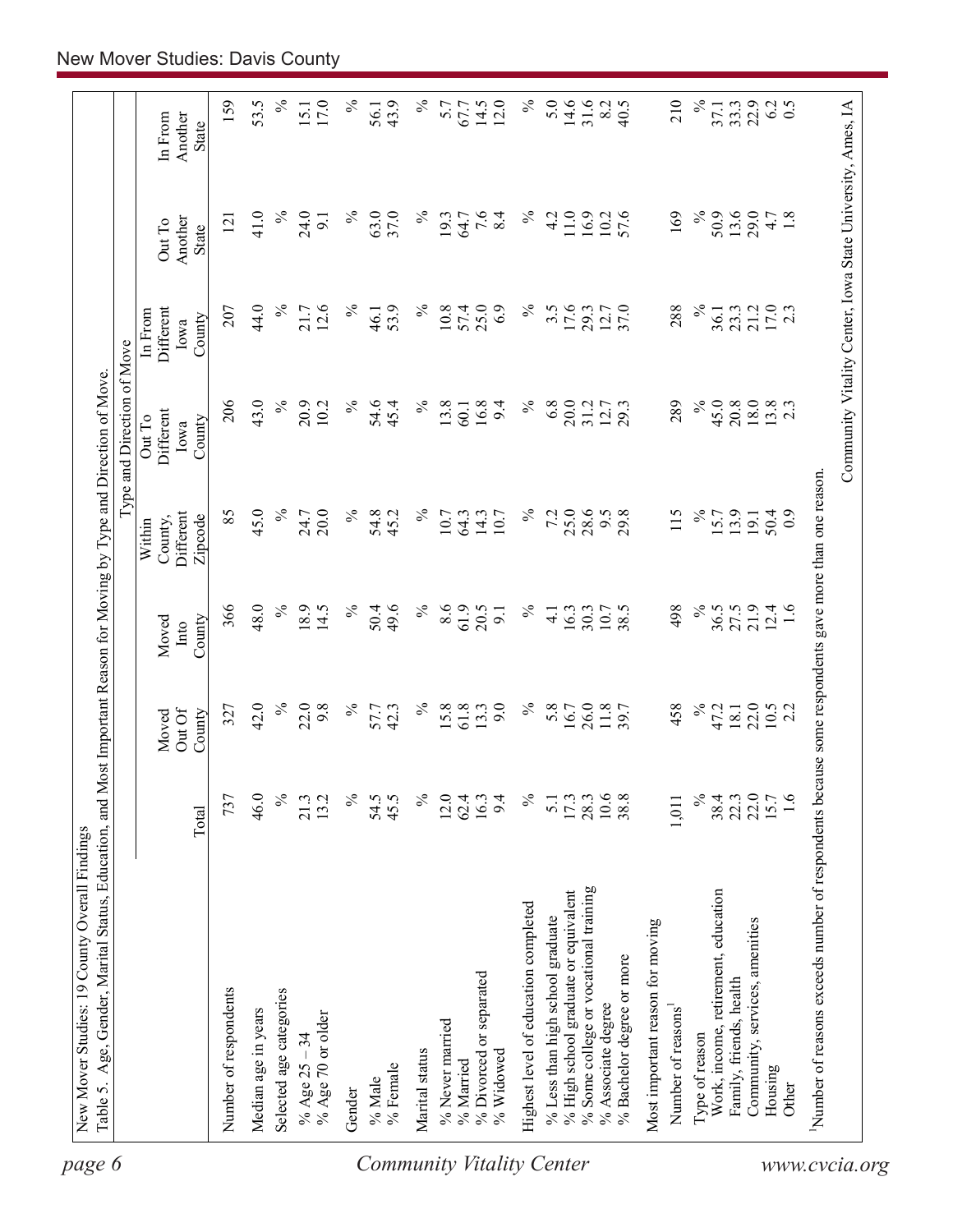| 19.0<br>34.8<br>16.0<br>30.0<br>16.6<br>13.6<br>14.6<br>30.2<br>19.0<br>34.3<br>32.3<br>43.8<br>16.9<br>44.8<br>43.8<br>35.3<br>19.7<br>21.4<br>30.3<br>36.1<br>9.6<br>12.6<br>$8.5$<br>4.5<br>20.6<br>31.0<br>25.0<br>26.3<br>11.6<br>20.8<br>15.0<br>10.8<br>19.7<br>17.6<br>9.6<br>21.3<br>24.2<br>18.5<br>13.7<br>24.4<br>24.7<br>30.7<br>30.0<br>38.2<br>3.1<br>28.1<br>16.0<br>8.6<br>32.9<br>15.9<br>8.6<br>5.0<br>7.4<br>21.5<br>18.5<br>25.9<br>37.0<br>$\overline{12}$<br>14.8<br>$1.2$<br>3.7<br>12.2<br>16.5<br>$\overline{12}$<br>22.2<br>6.2<br>11.1<br>3.7<br>12.3<br>27.2<br>24.7<br>35.9<br>41.5<br>34.0<br>15.9<br>16.9<br>30.5<br>38.4<br>$32.6$<br>13.3<br>4.2<br>11.5<br>$\overline{7.6}$<br>39.2<br>43.5<br>15.8<br>49.6<br>43.2<br>6.2<br>19.2<br>5.3<br>22.3<br>14.3<br>17.3<br>31.7<br>17.7<br>$15.5$<br>26.6<br>29.3<br>7.6<br>15.2<br>29.9<br>$18.6$<br>12.4<br>$16.9$<br>2.6<br>$34.3$<br>19.4<br>11.1<br>21.0<br>$12.1$<br>$12.7$<br>25.2<br>31.3<br>39.5<br>20.7<br>21.3<br>5.1<br>28.3<br>36.1<br>20.1<br>12.1<br>15.0<br>29.6<br>7.9<br>14.0<br>16.5<br>14.4<br>30.5<br>10.4<br>5.9<br>35.8<br>36.8<br>41.4<br>25.5<br>8.3<br>19.3<br>$4\cdot$<br>23.7<br>13.2<br>28.2<br>26.1<br>29.3<br>23.7<br>22.4<br>31.7<br>10.3<br>20.1<br>Live in desirable natural environment<br>Live someplace new, have fresh start<br>To be nearer siblings, other relatives<br>To be nearer friends, acquaintances<br>Moved to look for new job or work<br>Retired from previous employment<br>Place easier find spouse or partner<br>Opportunities children to achieve<br>Find less congested place to live<br>Find arts, entertainment, cultural<br>Find better quality local schools<br>Have better internet, tv, phone<br>To live with spouse or partner<br>Find more exciting lifestyle<br>Have more ethnic diversity<br>Have less ethnic diversity<br>More outdoor recreation<br>Find simpler pace of life<br>Change in marital status<br>Take care aging parents<br>Find safer place to live<br>Lower cost of housing<br>To be nearer children<br>To be nearer parents<br>Have lower taxes<br>Decline in health |
|--------------------------------------------------------------------------------------------------------------------------------------------------------------------------------------------------------------------------------------------------------------------------------------------------------------------------------------------------------------------------------------------------------------------------------------------------------------------------------------------------------------------------------------------------------------------------------------------------------------------------------------------------------------------------------------------------------------------------------------------------------------------------------------------------------------------------------------------------------------------------------------------------------------------------------------------------------------------------------------------------------------------------------------------------------------------------------------------------------------------------------------------------------------------------------------------------------------------------------------------------------------------------------------------------------------------------------------------------------------------------------------------------------------------------------------------------------------------------------------------------------------------------------------------------------------------------------------------------------------------------------------------------------------------------------------------------------------------------------------------------------------------------------------------------------------------------------------------------------------------------------------------------------------------------------------------------------------------------------------------------------------------------------------------------------------------------------------------------------------------------------------|
|                                                                                                                                                                                                                                                                                                                                                                                                                                                                                                                                                                                                                                                                                                                                                                                                                                                                                                                                                                                                                                                                                                                                                                                                                                                                                                                                                                                                                                                                                                                                                                                                                                                                                                                                                                                                                                                                                                                                                                                                                                                                                                                                      |
|                                                                                                                                                                                                                                                                                                                                                                                                                                                                                                                                                                                                                                                                                                                                                                                                                                                                                                                                                                                                                                                                                                                                                                                                                                                                                                                                                                                                                                                                                                                                                                                                                                                                                                                                                                                                                                                                                                                                                                                                                                                                                                                                      |
|                                                                                                                                                                                                                                                                                                                                                                                                                                                                                                                                                                                                                                                                                                                                                                                                                                                                                                                                                                                                                                                                                                                                                                                                                                                                                                                                                                                                                                                                                                                                                                                                                                                                                                                                                                                                                                                                                                                                                                                                                                                                                                                                      |
|                                                                                                                                                                                                                                                                                                                                                                                                                                                                                                                                                                                                                                                                                                                                                                                                                                                                                                                                                                                                                                                                                                                                                                                                                                                                                                                                                                                                                                                                                                                                                                                                                                                                                                                                                                                                                                                                                                                                                                                                                                                                                                                                      |
|                                                                                                                                                                                                                                                                                                                                                                                                                                                                                                                                                                                                                                                                                                                                                                                                                                                                                                                                                                                                                                                                                                                                                                                                                                                                                                                                                                                                                                                                                                                                                                                                                                                                                                                                                                                                                                                                                                                                                                                                                                                                                                                                      |
|                                                                                                                                                                                                                                                                                                                                                                                                                                                                                                                                                                                                                                                                                                                                                                                                                                                                                                                                                                                                                                                                                                                                                                                                                                                                                                                                                                                                                                                                                                                                                                                                                                                                                                                                                                                                                                                                                                                                                                                                                                                                                                                                      |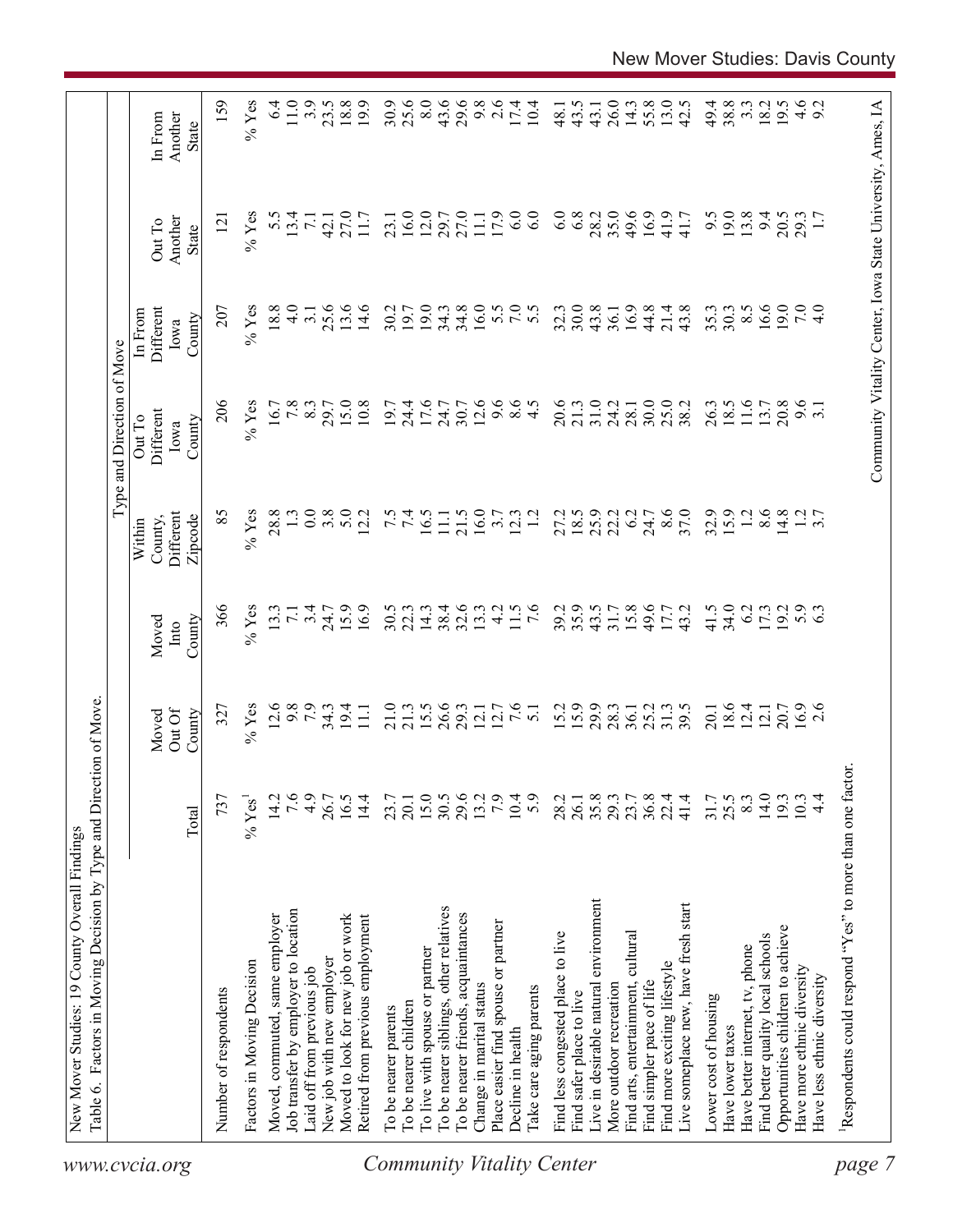| page 8                           |                                                         |                                      |                          |                         |                                | Type and Direction of Move            |                                                            |                            |                                    |
|----------------------------------|---------------------------------------------------------|--------------------------------------|--------------------------|-------------------------|--------------------------------|---------------------------------------|------------------------------------------------------------|----------------------------|------------------------------------|
|                                  |                                                         | Total                                | OutOf<br>County<br>Moved | County<br>Moved<br>Into | Different<br>County,<br>Within | Different<br>Out To<br>County<br>Iowa | Different<br>In From<br>County<br>Iowa                     | Another<br>Out To<br>State | In From<br>Another<br><b>State</b> |
|                                  |                                                         |                                      |                          |                         | Zipcode                        |                                       |                                                            |                            |                                    |
|                                  | Number of respondents                                   | 737                                  | 327                      | 366                     | 85                             | 206                                   | 207                                                        | $\overline{2}$             | 159                                |
|                                  | Previously had lived:                                   | $%$ Yes                              | $\%$ Yes                 | $%$ Yes                 | $\%$ Yes                       | $%$ Yes                               | $%$ Yes                                                    | $\%$ Yes                   | % $Y$ es                           |
|                                  | In current state                                        | 77.2                                 | 73.9                     | 77.6                    | 97.5                           | 95.5                                  | 96.9                                                       | 36.8                       | 53.5                               |
|                                  | In current county                                       | 38.6                                 | 28.3                     | 34.3                    | 100.0                          | 33.9                                  | 36.5                                                       | 31.5                       | 33.9                               |
|                                  | In or near current city/town                            | 34.2                                 | 28.5                     | 32.3                    | 69.9                           | 34.0                                  | 35.6                                                       | 18.7                       | 27.9                               |
|                                  | Used source of information for move                     | $\%$ Yes <sup>1</sup>                | $\%$ Yes                 | $%$ Yes                 | $\%$ Yes                       | $%$ Yes                               | $\%$ Yes                                                   | $%$ Yes                    | $\%$ Yes                           |
|                                  | Internet                                                | 31.2                                 | 35.2                     | 30.3                    | 14.1                           | 26.7                                  | 24.6                                                       | 49.6                       | 37.7                               |
|                                  | TV, magazines, newspapers                               | 22.3                                 | 24.8                     | 20.5                    | 20.0                           | 22.8                                  | 22.7                                                       | 28.1                       | 17.6                               |
|                                  | Current community resident                              | 22.0                                 | 21.4                     | 23.0                    | 18.8                           | 19.4                                  | 20.8                                                       | 24.8                       |                                    |
|                                  | Employer or co-workers                                  | 23.6                                 | 26.3                     | 23.5                    | 16.5                           | 25.2                                  | 24.2                                                       | 28.1                       | $25.8$<br>$22.6$                   |
|                                  | Friends and acquaintances                               | 36.6                                 | 39.4                     | 35.0                    | 34.1                           | 36.4                                  | 38.6                                                       | 44.6                       | 30.2                               |
|                                  | Family                                                  | 41.2                                 | 37.0                     | 44.0                    | 42.4                           | 37.4                                  | 41.5                                                       | 36.4                       | 47.2                               |
|                                  | Travel or vacation to new location                      | 14.2                                 | 15.6                     | 15.8                    | $\overline{a}$                 | 10.2                                  | 12.6                                                       | 24.8                       | 20.1                               |
|                                  | Attended school or college there                        | 6.9                                  | $\overline{7.0}$         | 63                      |                                | $7\cdot3$                             | 3.9                                                        | 6.6                        | 9.4                                |
| <b>Community Vitality Center</b> | Ease of finding housing at new location                 | $\%$                                 | $\%$                     | $\%$                    | $\%$                           | $\%$                                  | $\%$                                                       | న                          | $\%$                               |
|                                  | Very difficult (1)                                      | 8.8                                  | 5.9                      | 12.2                    | 9.4                            | 7.8                                   | 9.3                                                        | 2.5                        | 16.0                               |
|                                  | Somewhat difficult (2)                                  | 20.6                                 | 24.2                     | 18.1                    | 18.8                           | 23.0                                  | 18.6                                                       | 26.3                       | 17.3                               |
|                                  | $\widehat{\mathbb{G}}$<br>Neither difficult or easy     | 16.5                                 | 15.2                     | 15.3                    | 21.2                           | 14.7                                  | 17.2                                                       | 16.1                       | 12.8                               |
|                                  | Somewhat easy (4)<br>Very easy $(5)$                    | 22.4<br>31.6                         | 22.7<br>32.0             | 31.4<br>23.1            | 30.6<br>20.0                   | 30.9<br>23.5                          | 31.4<br>23.5                                               | 33.9<br>21.2               | 22.4<br>31.4                       |
|                                  | $-5$<br>Average rating finding housing (1               | 3.47                                 | 3.51                     | 3.43                    | 3.44                           | 3.47                                  | 3.49                                                       | 3.58                       | 3.36                               |
|                                  | Household income for 2004                               | $\%$                                 | $\%$                     | $\%$                    | $\%$                           | $\%$                                  | $\%$                                                       | $\%$                       | $\%$                               |
|                                  | Less than \$20,000 (1)                                  | 17.3                                 | 16.0                     | 18.8                    | 19.0                           | 18.0                                  | 18.4                                                       | 12.6                       | 19.4                               |
|                                  | $$20,000 - $34,999$ (2)                                 |                                      |                          | 23.3                    |                                | 25.0                                  | 24.3                                                       | 16.0                       | 21.9                               |
|                                  | $$35,000 - $49,999(3)$                                  | $23.0$<br>$18.0$<br>$19.4$<br>$12.4$ | 21.6<br>18.2             | 17.7                    | 26.6<br>22.8                   | 18.0                                  | 20.4                                                       | 18.5                       | 14.2                               |
|                                  | $$50,000 - $69,999 (4)$                                 |                                      | 18.2                     | 19.1                    | 15.2                           | 18.0                                  | 21.4                                                       | 8.5                        | 16.1                               |
|                                  | $$70,000 - $99,999(5)$                                  |                                      | 13.8                     | 11.9                    | 8.9                            | 12.5                                  | 12.6                                                       | 6.0                        | 11.0                               |
|                                  | $\widehat{\circ}$<br>$$100,000 - $149,999$              | 7.7                                  | 8.5                      | 72                      | $3.\overline{8}$               | 6.5                                   | $\frac{1}{5}$                                              | 11.8                       | 14.8                               |
|                                  | \$150,000 or more $(7)$                                 | 2.9                                  | $3.\overline{8}$         | $\overline{1.9}$        | 3.8                            | 2.0                                   |                                                            | 6.7                        | 2.6                                |
|                                  | Average income category $(1 - 7)$                       | 3.20                                 | 3.33                     | 3.11                    | 2.95                           | 3.10                                  | 2.96                                                       | 3.71                       | 3.32                               |
| www.cvcia.org                    | Respondents could respond "Yes" to more than one factor |                                      |                          |                         |                                |                                       |                                                            |                            |                                    |
|                                  |                                                         |                                      |                          |                         |                                |                                       | Community Vitality Center, Iowa State University, Ames, IA |                            |                                    |
|                                  |                                                         |                                      |                          |                         |                                |                                       |                                                            |                            |                                    |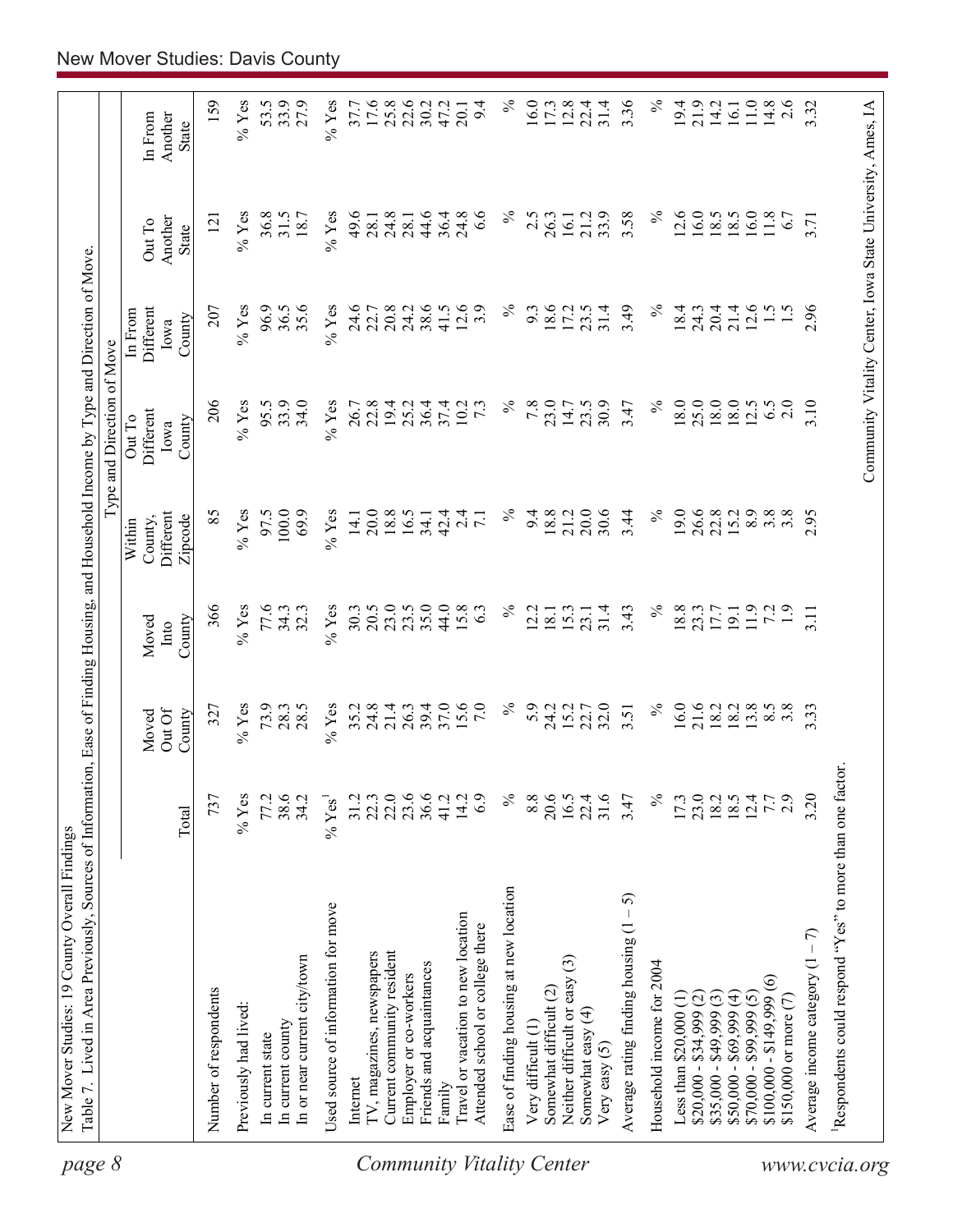|                                                                 |                  |                           |                         |                                           | Type and Direction of Move            |                                                            |                                   |                                    |
|-----------------------------------------------------------------|------------------|---------------------------|-------------------------|-------------------------------------------|---------------------------------------|------------------------------------------------------------|-----------------------------------|------------------------------------|
|                                                                 | Total            | Out Of<br>County<br>Moved | County<br>Moved<br>Into | Different<br>County,<br>Zipcode<br>Within | Different<br>Out To<br>County<br>Iowa | Different<br>In From<br>County<br>Iowa                     | Another<br>Out To<br><b>State</b> | Another<br>In From<br><b>State</b> |
| Number of respondents                                           | 737              | 327                       | 366                     | 85                                        | 206                                   | 207                                                        | $\overline{2}$                    | 159                                |
| Current location income compared with                           |                  |                           |                         |                                           |                                       |                                                            |                                   |                                    |
| previous location income                                        | ℅                | ℅                         | $\%$                    | $\%$                                      |                                       | $\%$                                                       |                                   | $\%$                               |
| Significantly lower income (1)                                  | 11.0             | 6.9                       | 16.1                    | 3.8                                       | 7.0                                   | 11.8                                                       | 6.8                               | 21.8                               |
| Somewhat lower income (2)                                       | 12.1             | 10.7<br>38.2              | 13.3                    | 7.5                                       | 11.9                                  | 9.8                                                        | 8.5                               | 17.9                               |
| About same income (3)                                           | 41.9             |                           | 41.7                    | 63.8                                      | 46.8                                  | 46.6                                                       | 23.7                              | 35.3                               |
| Significantly higher income $(5)$<br>Somewhat higher income (4) | 11.8<br>23.1     | 15.0<br>29.2              | 19.2<br>6.7             | 7.5<br>17.5                               | 26.9<br>7.5                           | 11.8<br>20.1                                               | 28.0<br>33.1                      | 17.9<br>$\overline{71}$            |
| 5<br>Average comparison income $(1 -$                           | 3.13             | 3.35                      | 2.93                    | 3.18                                      | 3.16                                  | 3.10                                                       | 3.67                              | 2.71                               |
|                                                                 |                  | $\%$                      | $\%$                    | $\%$                                      | $\%$                                  | $\%$                                                       | $\%$                              | $\%$                               |
| Satisfaction with previous location                             | ℅                |                           |                         |                                           |                                       |                                                            |                                   |                                    |
| Very dissatisfied (1                                            | 11.2             | 11.4                      | 11.5                    | 9.4                                       | 12.7                                  | 12.1                                                       | 9.2                               | 10.7                               |
| Somewhat dissatisfied (2)                                       | 14.7             | 14.8                      | 15.9                    | 11.8                                      | 16.1                                  | 16.0                                                       | 12.5                              | 15.7                               |
| Neither dissatisfied or satisfied (3)                           | 12.7             | 16.9                      | 9.0                     | 15.3                                      | 17.6                                  | 11.7                                                       | 15.8                              | 5.7                                |
| Somewhat satisfied (4)                                          | 29.5             | 26.5                      | 29.0                    | 29.4                                      | 27.3                                  | 26.2                                                       | 25.0                              | 32.7                               |
| Very satisfied (5)                                              |                  | 30.5                      | 34.5                    | 34.1                                      | 26.3                                  | 34.0                                                       | 37.5                              | 35.2                               |
| Average satisfaction previous $(1 - 5)$                         | 3.57             | 3.50                      | 3.59                    | 3.67                                      | 3.38                                  | 3.54                                                       | 3.69                              | 3.66                               |
| Satisfaction with current location                              | $\%$             | $\%$                      | $\%$                    | $\%$                                      | $\%$                                  | $\%$                                                       | $\%$                              | $\%$                               |
| Very dissatisfied (1                                            | 9.6              |                           | 7.8                     | 4.7                                       | 9.3                                   | 6.9                                                        | 7.7                               | 9.0                                |
| Somewhat dissatisfied (2)                                       | 8.1              | 8.7<br>7.8                | 9.5                     | 5.9                                       | 9.8                                   | 7.4                                                        | $4.\overline{3}$                  | 12.2                               |
| Neither dissatisfied or satisfied (3)                           | 6.6              | 5.9                       | 8.4                     | $3.5$<br>$28.2$                           | 73                                    |                                                            | 3.4                               | 10.3                               |
| Somewhat satisfied (4)                                          | 29.4             | 27.6                      | 29.5                    |                                           | 24.9                                  | 27.1                                                       | 32.5                              | 32.7                               |
| Very satisfied (5)                                              | 48.3             | 50.0                      | 44.8                    | 57.6                                      | 48.8                                  | 51.7                                                       | 52.1                              | 35.9                               |
| Average satisfaction current $(1 - 5)$                          | 4.03             | 4.03                      | 3.94                    | 4.28                                      | 3.94                                  | 4.09                                                       | 4.17                              | 3.74                               |
| Would do move over again                                        | $\%$             | $\%$                      | $\%$                    | $\%$                                      | $\%$                                  | $\%$                                                       | $\%$                              | $\%$                               |
| Definitely not (1)                                              | 3.2              | $\overline{3}$ .          | 3.6                     | $\overline{13}$                           | 2.0                                   | 2.9                                                        | $\overline{5.1}$                  | $\frac{4}{1}$                      |
| Probably not (2)                                                | $\overline{5.1}$ | $4.\overline{3}$          | 4.7                     | 9.4                                       | 4.9                                   | 4.9                                                        | 3.4                               | $\frac{4}{1}$                      |
| Undecided (3)                                                   | 9.7              | 8.7                       | 10.4                    | $\overline{71}$                           | 8.3                                   | 6.8                                                        | 9.3                               | 15.2                               |
| Probably yes (4)                                                | 33.2             | 35.1                      | 33.0                    | 29.4<br>52.9                              | 38.2                                  | 35.4                                                       | 29.7                              | 29.7                               |
| Definitely yes (5)                                              | 48.9             | 48.8                      | 48.4                    |                                           | 46.6                                  | 50.0                                                       | 52.5                              | 46.2                               |
| رې<br>-<br>Average rating do move over (1                       | 4.20             | 4.22                      | 4.18                    | 4.24                                      | 4.23                                  | 4.25                                                       | 4.21                              | 4.09                               |
|                                                                 |                  |                           |                         |                                           |                                       | Community Vitality Center, Iowa State University, Ames, IA |                                   |                                    |